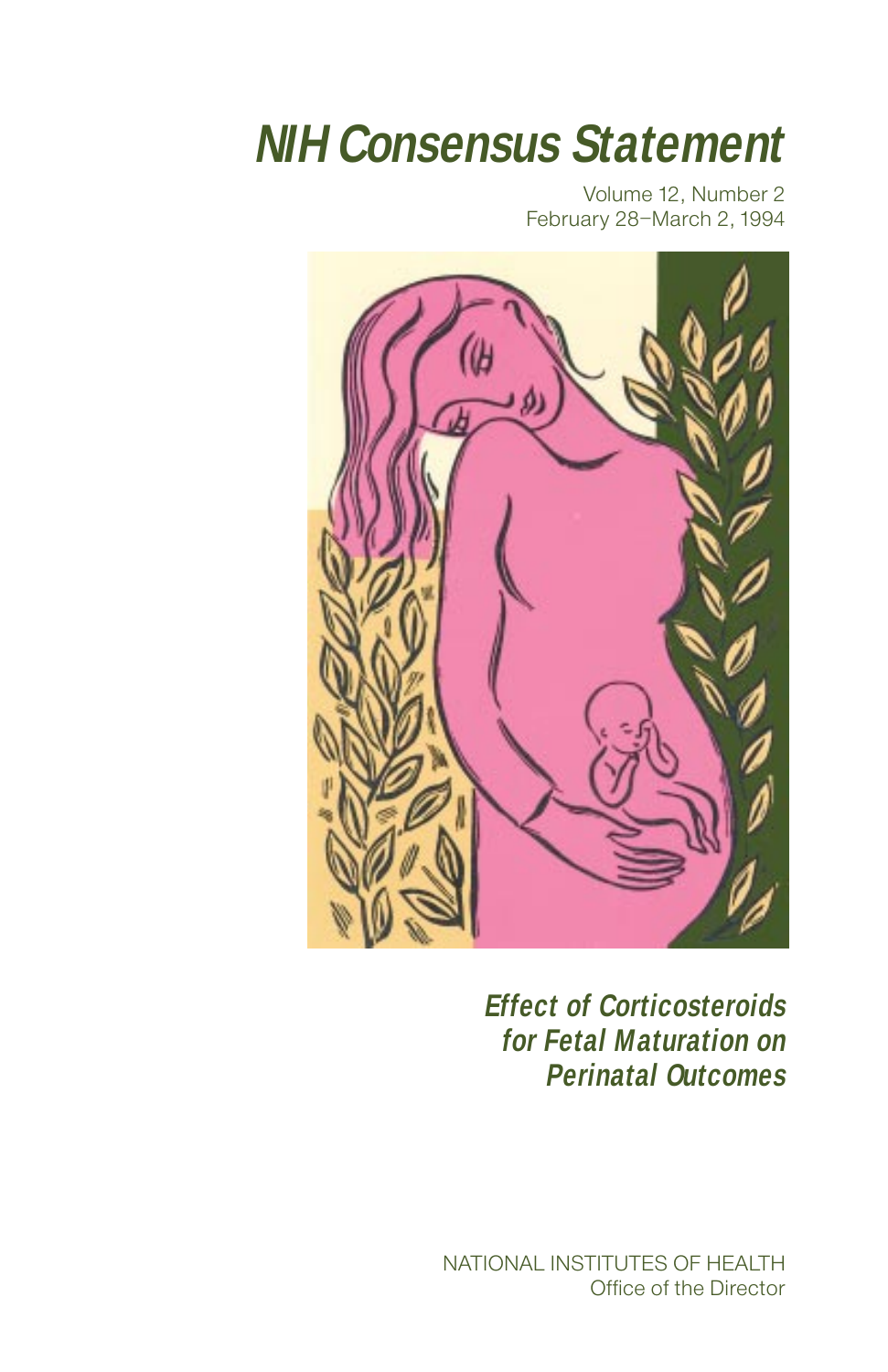### **About the NIH Consensus Development Program**

NIH Consensus Development Conferences are convened to evaluate available scientific information and to resolve safety and efficacy issues related to a biomedical technology. The resultant NIH Consensus Statements are intended to advance understanding of the technology or issue in question and to be useful to health professionals and the public.

NIH Consensus Statements are prepared by a nonadvocate, non-Federal panel of experts, based on (1) presentations by investigators working in areas relevant to the consensus questions during a 2-day public session; (2) questions and statements from conference attendees during open discussion periods that are part of the public session; and (3) closed deliberations by the panel during the remainder of the second day and morning of the third. This statement is an independent report of the panel and is not a policy statement of the NIH or the Federal Government.

Free copies of this statement and bibliographies prepared by the National Library of Medicine are available from the Office of Medical Applications of Research, National Institutes of Health, Federal Building, Room 618, Bethesda, MD 20892, or the NIH Consensus Program Information Service at 1-800-NIH-OMAR (644-6627). A catalog of other free NIH Consensus Statements is also available from these sources.

For making bibliographic reference to the consensus statement from this conference, it is recommended that the following format be used, with or without source abbreviations, but without authorship attribution:

Effect of Corticosteroids for Fetal Maturation on Perinatal Outcomes. NIH Consens Statement 1994 Feb 28–Mar 2; 12(2):1–24.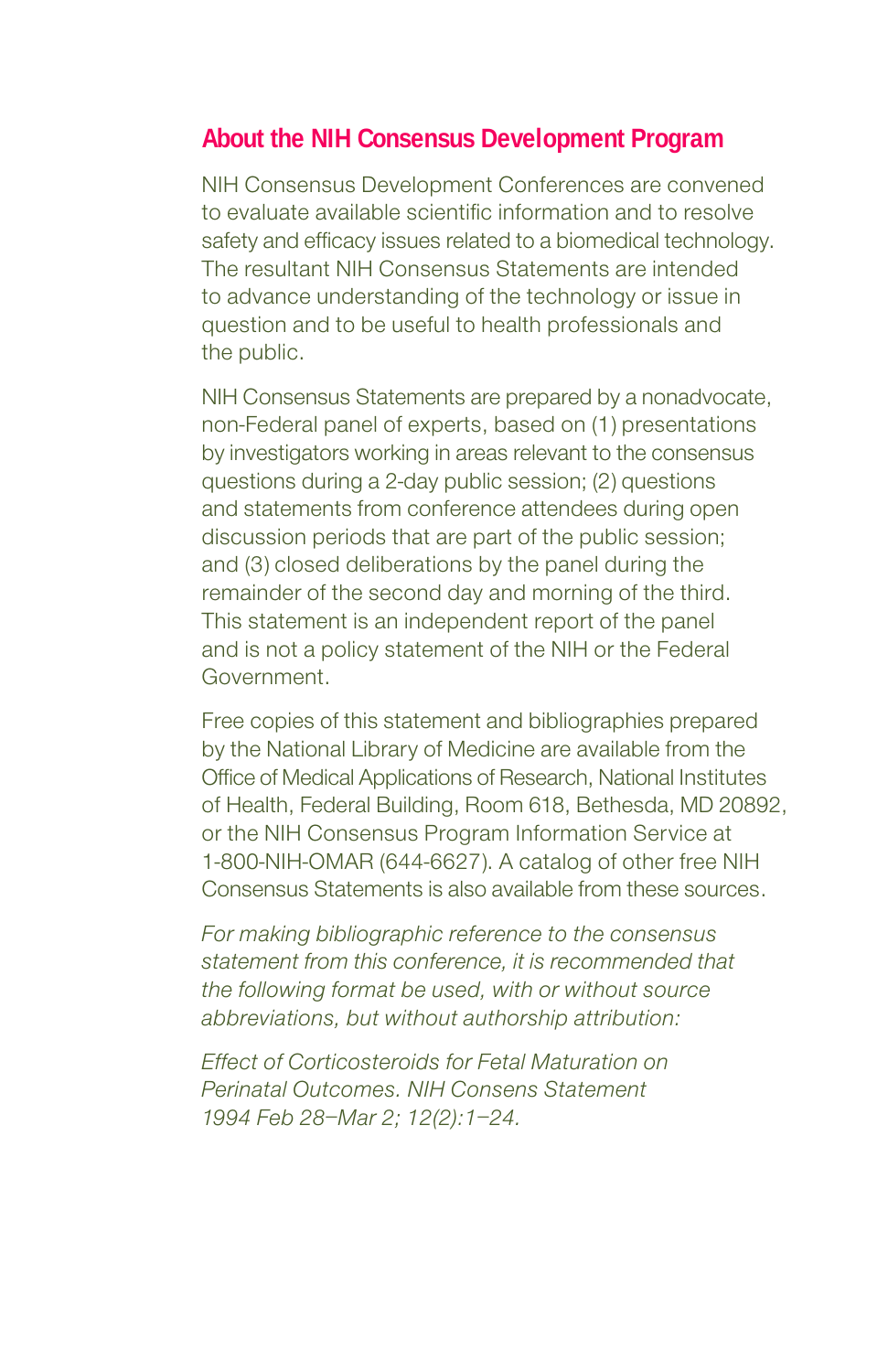

**Effect of Corticosteroids for Fetal Maturation on Perinatal Outcomes** 

This statement reflects the panel's assessment of medical knowledge available at the time the statement was written. Thus, it provides a "snapshot in time" of the state of knowledge on the conference topic. When reading the statement, keep in mind that new knowledge is inevitably accumulating through medical research.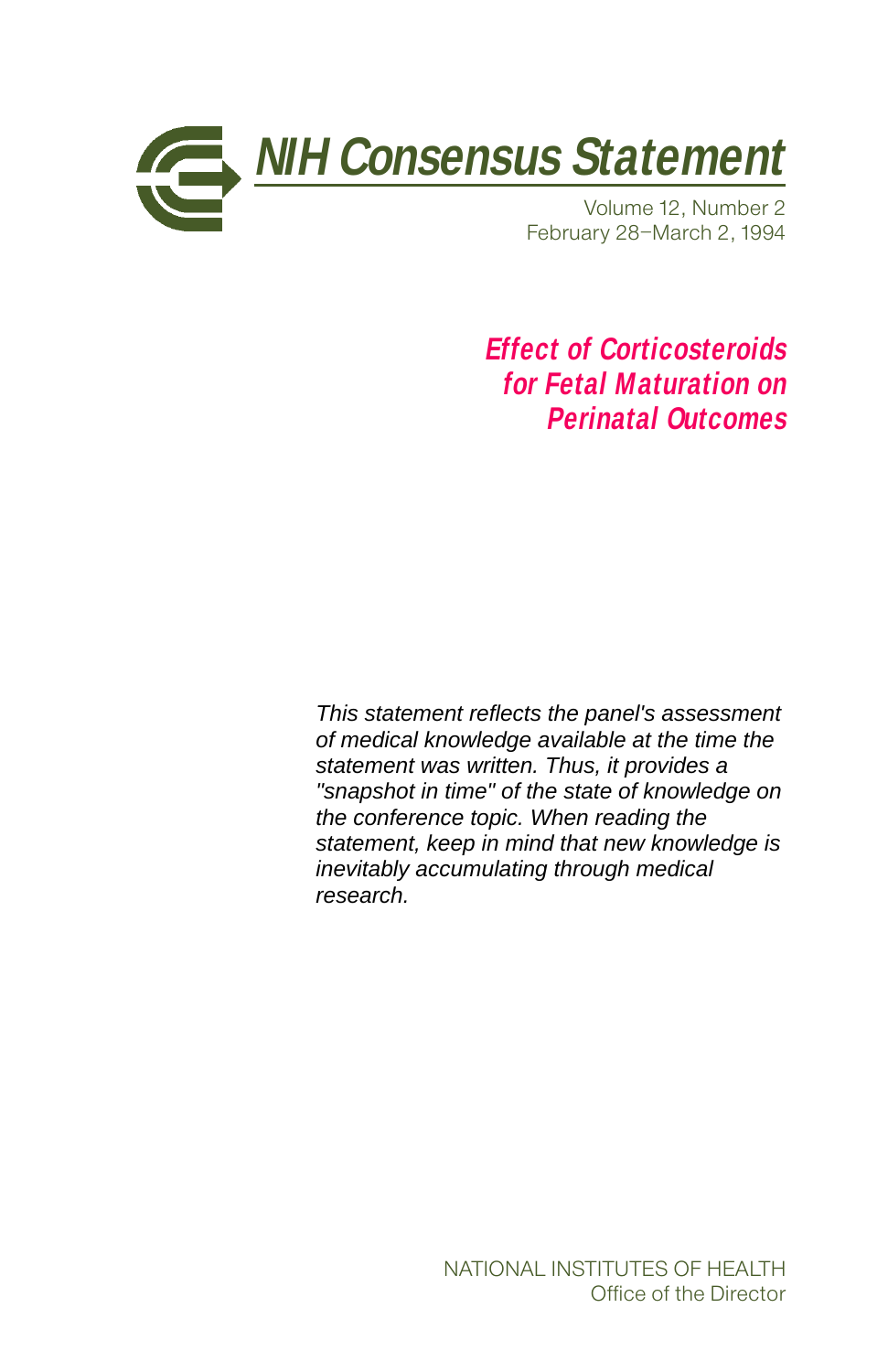# **Abstract**

The National Institutes of Health Consensus Development Conference on the Effect of Corticosteroids for Fetal Maturation on Perinatal Outcomes brought together specialists in obstetrics, neonatology, pharmacology, epidemiology, and nursing; basic scientists in physiology and cellular biology; and the public to address the following questions: (1) For what conditions and purposes are antenatal corticosteroids used, and what is the scientific basis for that use? (2) What are the short-term and long-term benefits of antenatal corticosteroid treatment? (3) What are the short-term and long-term adverse effects for the infant and mother? (4) What is the influence of the type of corticosteroid, dosage, timing and circumstances of administration, and associated therapy on treatment outcome? (5) What are the economic consequences of this treatment? (6) What are the recommendations for use of antenatal corticosteroids? and (7) What research is needed to guide clinical care? Following 11 /2 days of presentations by experts and discussion by the audience, a consensus panel weighed the evidence and prepared their consensus statement.

The consensus panel concluded that antenatal corticosteroid therapy for fetal maturation reduces mortality, respiratory distress syndrome, and intraventricular hemorrhage in preterm infants. These benefits extend to a broad range of gestational ages (24–34 weeks) and are not limited by gender or race. Although the beneficial effects of corticosteroids are greatest more than 24 hours after beginning treatment, treatment less than 24 hours in duration may also improve outcomes. The benefits of antenatal corticosteroids are additive to those derived from surfactant therapy.

In the presence of preterm premature rupture of the membranes, antenatal corticosteroid therapy reduces the frequency of respiratory distress syndrome, intraventricular hemorrhage, and neonatal death, although to a lesser extent than with intact membranes. Whether this therapy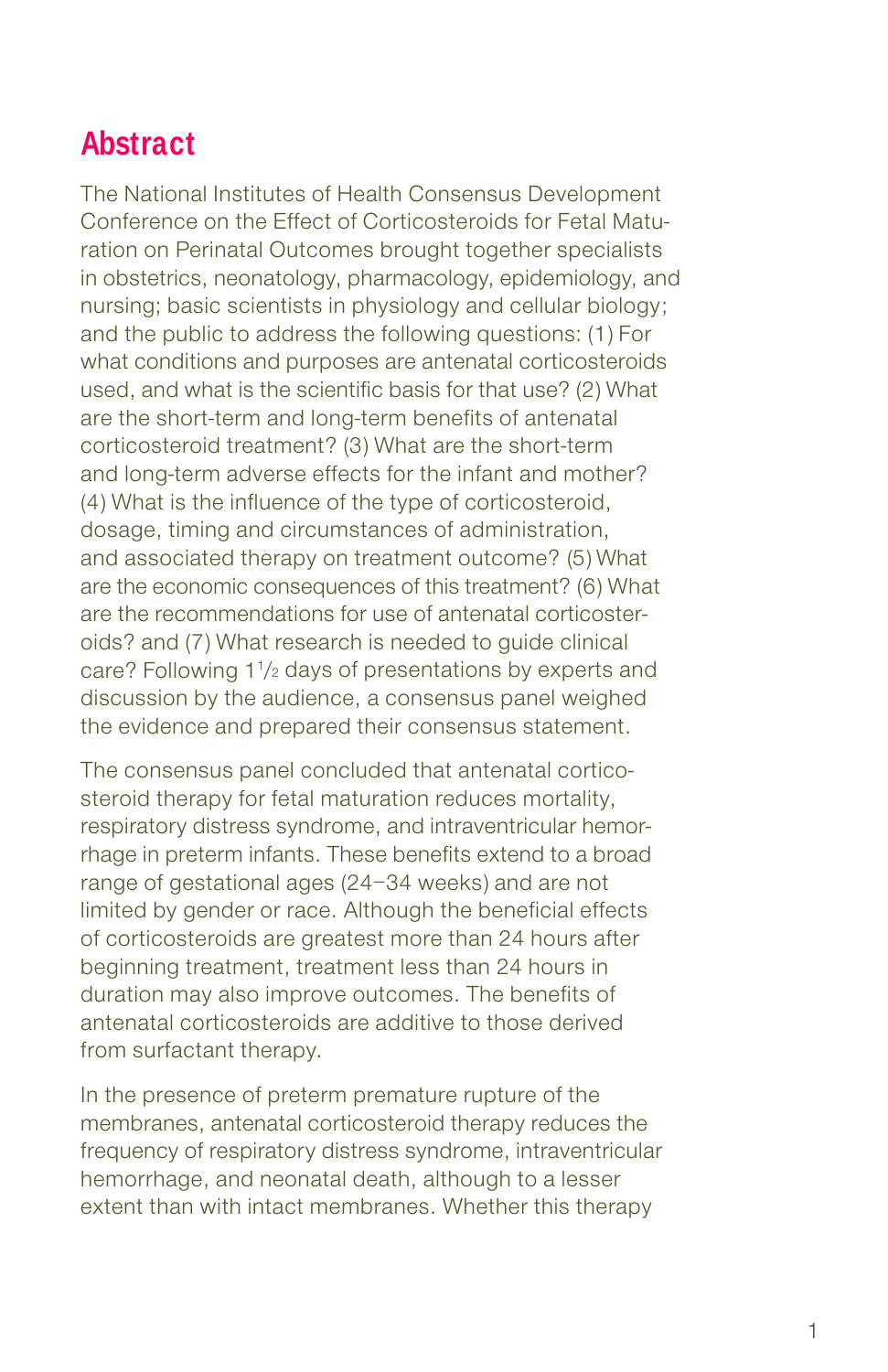increases either neonatal or maternal infection is unclear. However, the risk of intraventricular hemorrhage and death from prematurity is greater than the risk from infection.

Data from trials with followup of children up to 12 years indicate that antenatal corticosteroid therapy does not adversely affect physical growth or psychomotor development.

Antenatal corticosteroid therapy is indicated for women at risk of premature delivery with few exceptions and will result in a substantial decrease in neonatal morbidity and mortality, as well as substantial savings in health care costs. The use of antenatal corticosteroids for fetal maturation is a rare example of a technology that yields substantial cost savings in addition to improving health.

The full text of the consensus panel's statement follows.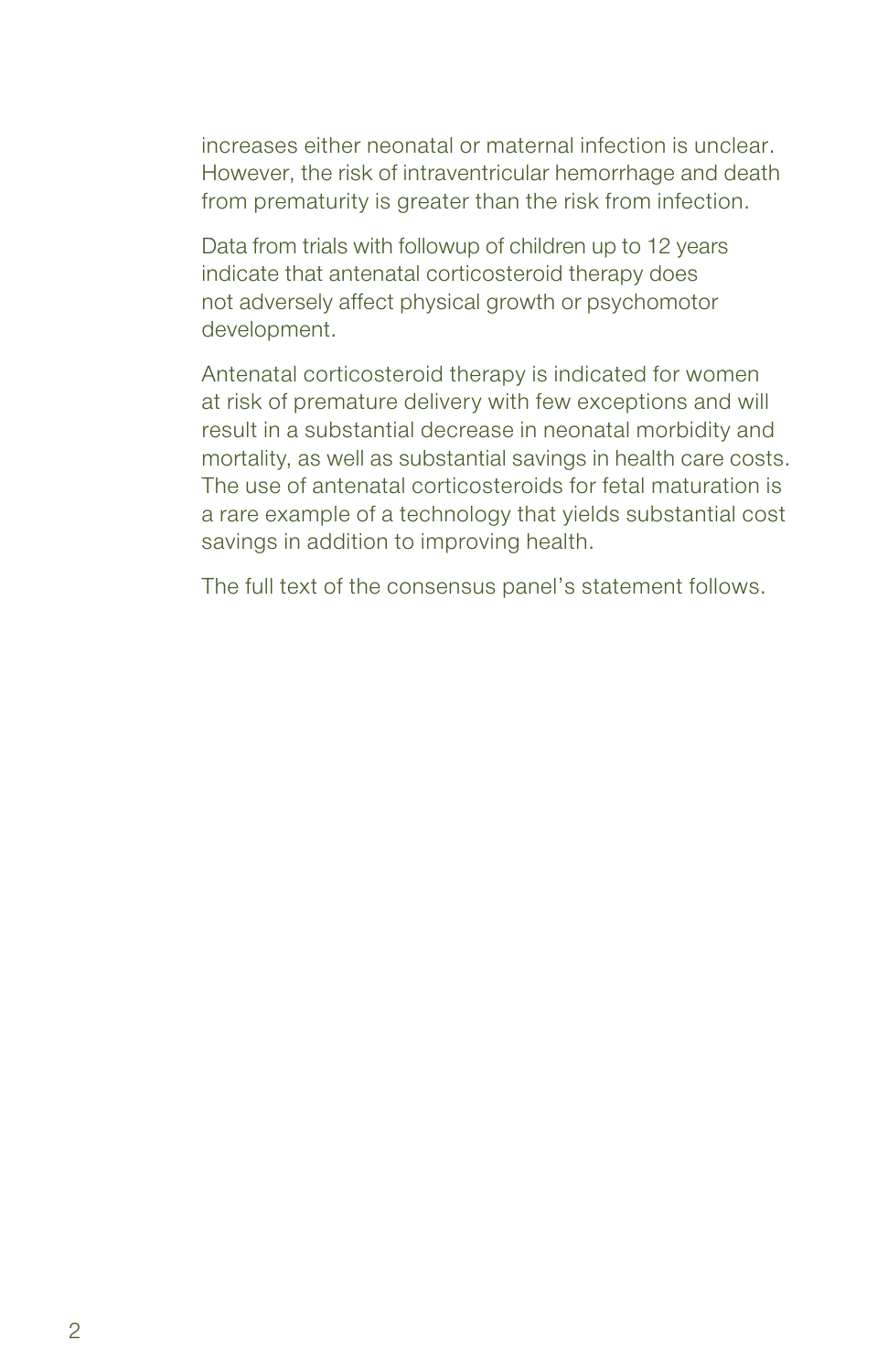# **Introduction**

Preterm delivery occurs in 7–10 percent of all pregnancies and is a major cause of infant mortality and morbidity. In addition, preterm births are associated with more than \$2 billion in health care costs annually. Preterm infants account for the majority of all neonatal deaths. Immature infants may have numerous complications including respiratory distress syndrome (RDS), intraventricular hemorrhage (IVH), necrotizing enterocolitis (NEC), bronchopulmonary dysplasia (BPD), sepsis, patent ductus arteriosus (PDA), and retinopathy of prematurity. RDS is often the most acute problem of the very immature infant and, along with IVH, accounts for a significant proportion of neonatal deaths. Although most premature infants survive without major sequelae, some require rehospitalization and special services.

Corticosteroid treatment of pregnant women delivering prematurely was first introduced in 1972 to enhance fetal lung maturity. A recent meta-analysis concluded that corticosteroid administration prior to anticipated preterm delivery is associated with a large reduction in the incidence of early neonatal death, RDS, IVH, and NEC.

Despite evidence of beneficial effects from both experimental models and randomized controlled trials in humans, a minority of women delivering prematurely receive antenatal corticosteroid treatment. In reports from approximately 500 perinatal centers, only 12–18 percent of women who deliver preterm infants of 501–1,500 grams birthweight are treated with antenatal corticosteroids. Clinicians are not treating many patients who might benefit because of concerns about the efficacy of corticosteroids and the potential complications of treatment in certain conditions. Use of this therapy is further impeded by lack of access to prenatal care and to appropriate delivery services.

To address these issues, the National Institute of Child Health and Human Development, together with the Office of Medical Applications of Research of the National Institutes of Health, convened a Consensus Development Conference on the Effect of Corticosteroids for Fetal Maturation on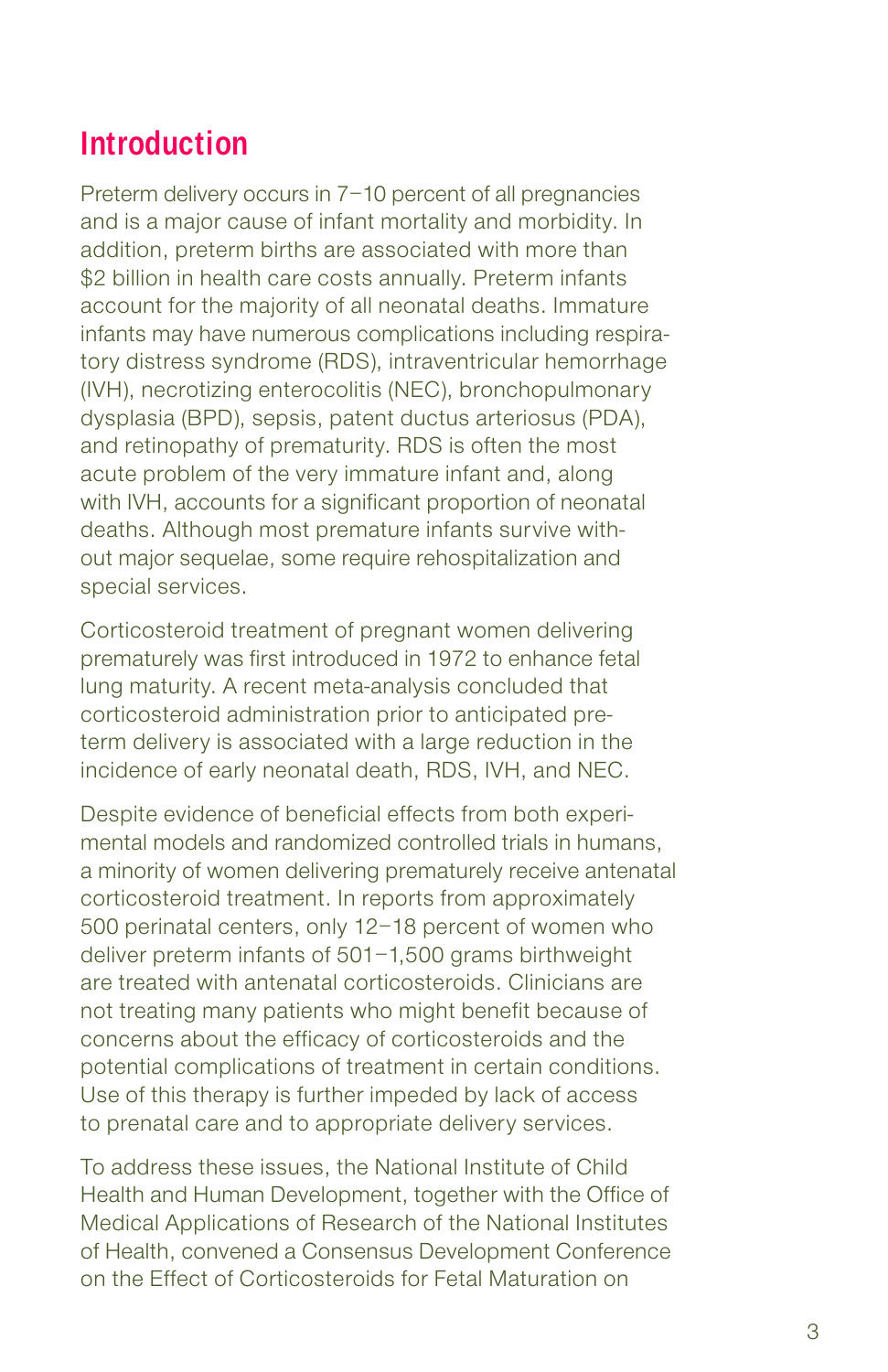Perinatal Outcomes. The conference was cosponsored by the National Heart, Lung, and Blood Institute and the National Institute of Nursing Research. After a year of study and preparation concluding with 1<sup>1</sup>/2 days presentations by experts in the relevant fields and discussion from the audience, an independent consensus panel composed of representatives from the medical and related scientific disciplines, as well as representatives from the public, considered the evidence and formulated a consensus statement in response to the following key questions:

- For what conditions and purposes are antenatal corticosteroids used, and what is the scientific basis for that use?
- What are the short-term and long-term benefits of antenatal corticosteroid treatment?
- What are the short-term and long-term adverse effects for the infant and mother?
- What is the influence of the type of corticosteroid. dosage, timing and circumstances of administration, and associated therapy on treatment outcome?
- What are the economic consequences of this treatment?
- What are the recommendations for use of antenatal corticosteroids?
- What research is needed to quide clinical care?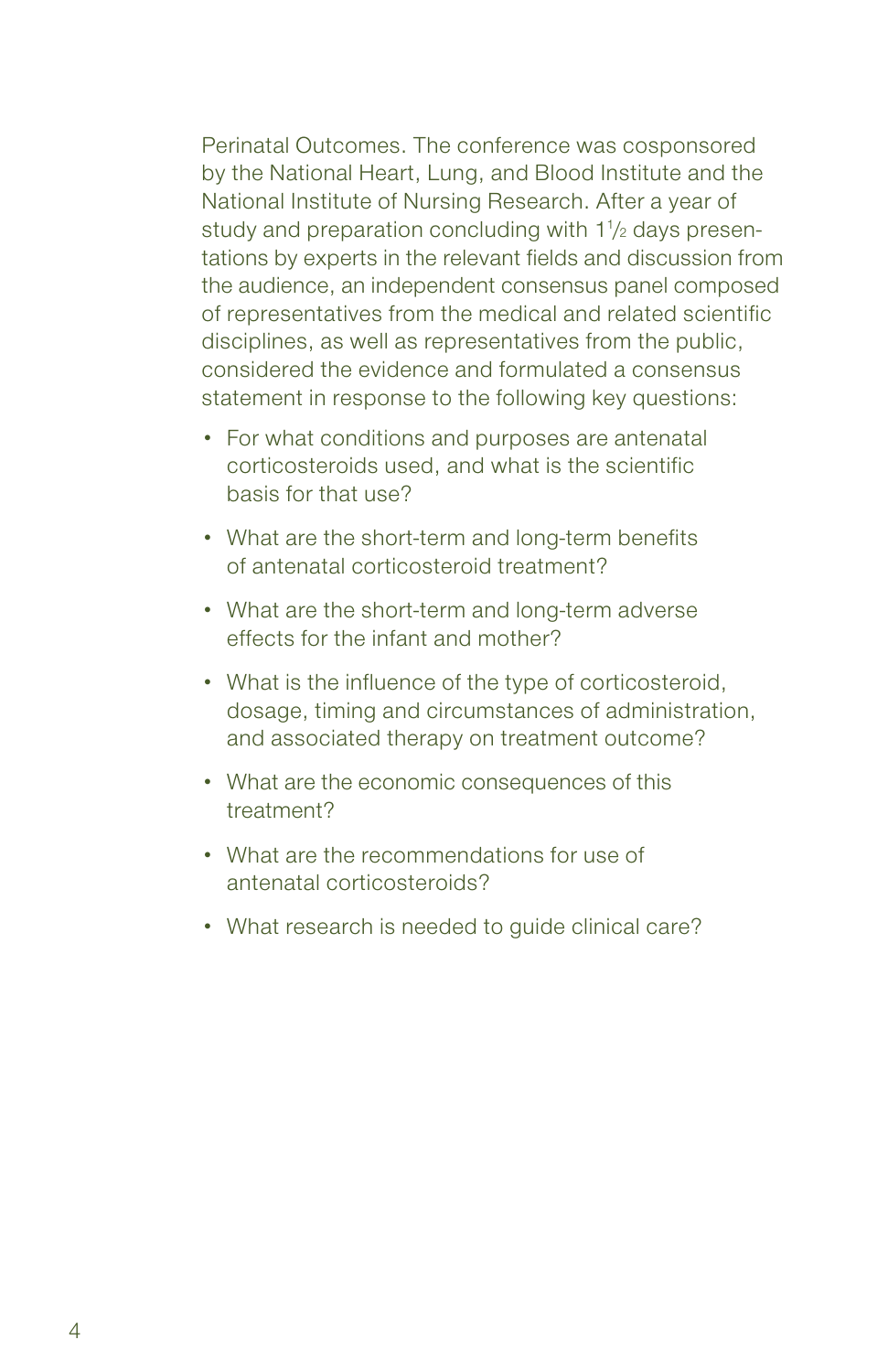# **For What Conditions and Purposes Are Antenatal Corticosteroids Used, and What Is the Scientific Basis for That Use?**

Animal studies conducted in the 1950's and 1960's showed that the pituitary adrenal system affected differentiation of the intestine and lung. Later studies found physiologic surges in corticosteroids just before term or preterm delivery, and a relationship between fetal cortisol levels at delivery and lung maturity. Since then, randomized controlled trials in women have confirmed the maturational effects of corticosteroids on fetal organ systems such as the cardiovascular, respiratory, nervous, and gastrointestinal systems. As a result, antenatal corticosteroids are now administered for the purpose of hastening maturation of the preterm infant's organs and tissues, thus reducing morbidity and mortality related to prematurity.

The clinical conditions under which antenatal corticosteroid administration has been investigated are those associated with threatened or inevitable preterm delivery. These include (1) preterm labor, which accounts for 30–50 percent of all preterm deliveries; (2) preterm premature rupture of membranes, which accounts for 20–50 percent of all preterm deliveries; (3) preeclampsia, which is associated with 10–25 percent of preterm deliveries; and (4) other conditions, such as diabetes mellitus, third-trimester bleeding, fetal distress, or isoimmunization necessitating preterm delivery, which account for up to 10 percent of preterm deliveries. The use of antenatal corticosteroid therapy has been studied in relatively few pregnancies less than 24 weeks' or greater than 34 weeks' gestation.

Additional issues that have been investigated include duration of the "treatment window," the gender and race of the fetus, the relationship of gestational age to the risks and benefits of treatment, and the use of antenatal corticosteroids along with other treatments, such as postnatal pulmonary surfactant and tocolytic administration.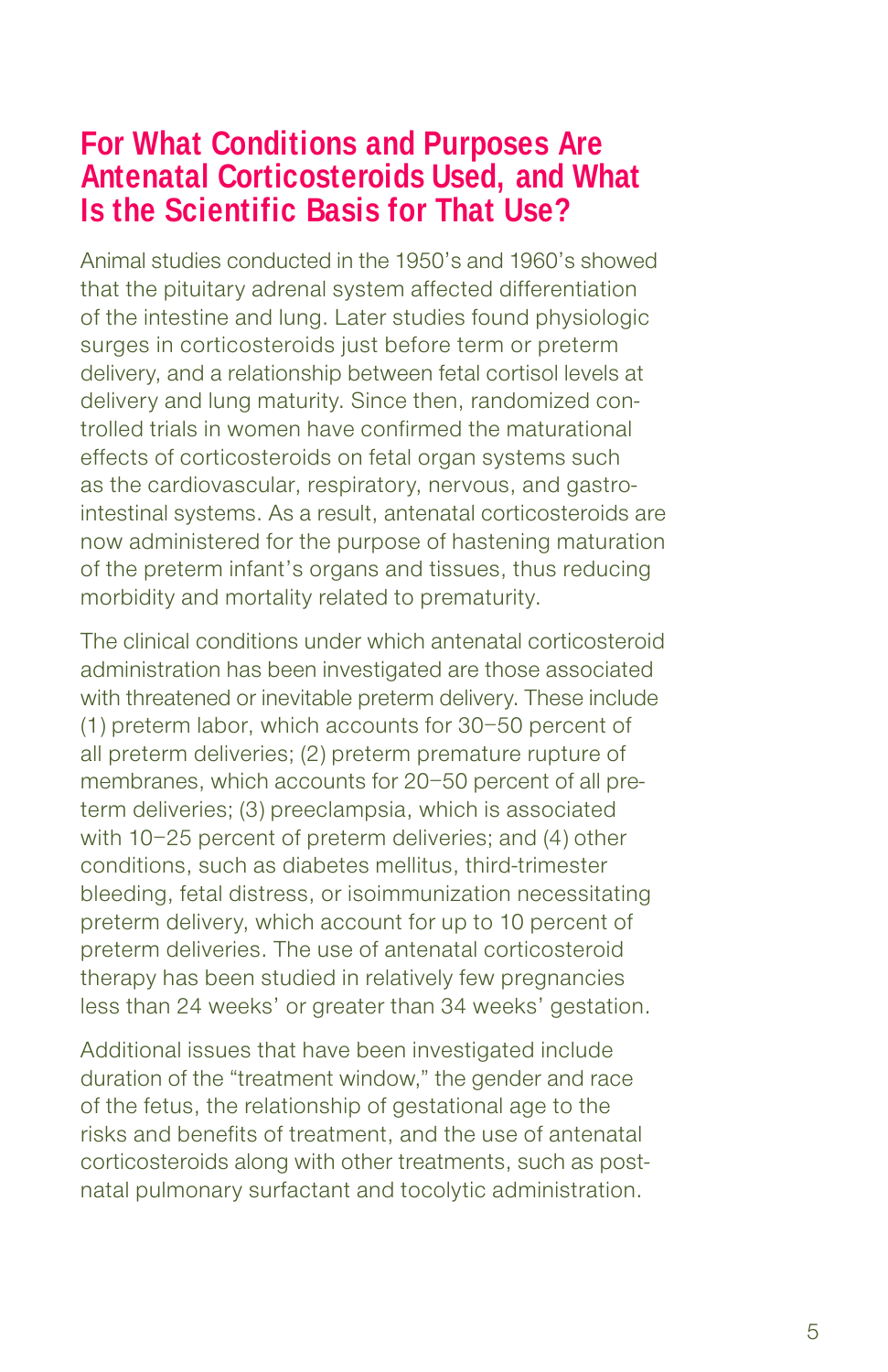# **Scientific Basis**

Studies of antenatal corticosteroid treatment were evaluated with the grading system developed by the Canadian Task Force on the Periodic Health Examination and adapted by the U.S. Preventive Services Task Force (Table 1). The ratings reflect both the quality of evidence and the strength of the recommendations that can be based on that evidence. For most of these conditions or outcomes, at least some data were available from randomized controlled trials. For some outcomes, such as RDS, data were extensive. For other maternal conditions or neonatal outcomes, though derived from randomized controlled trials, data were limited. Hence, for some conditions or outcomes, although grade I evidence was available, this evidence was judged insufficient to allow a recommendation concerning the use of corticosteroids.

### Quality of Evidence

- I Evidence obtained from at least one properly designed randomized controlled trial.
- II-1 Evidence obtained from well-designed controlled trials without randomization.
- II-2 Evidence obtained from well-designed cohort or case-control analytic studies, preferably from more than one center or research group.
- II-3 Evidence obtained from multiple time series with or without the intervention. Dramatic results in uncontrolled experiments (such as the results of the introduction of penicillin treatment in the 1940's) could also be regarded as this type of evidence.
- III Opinions of respected authorities, based on clinical experience, descriptive studies, or reports of expert committees.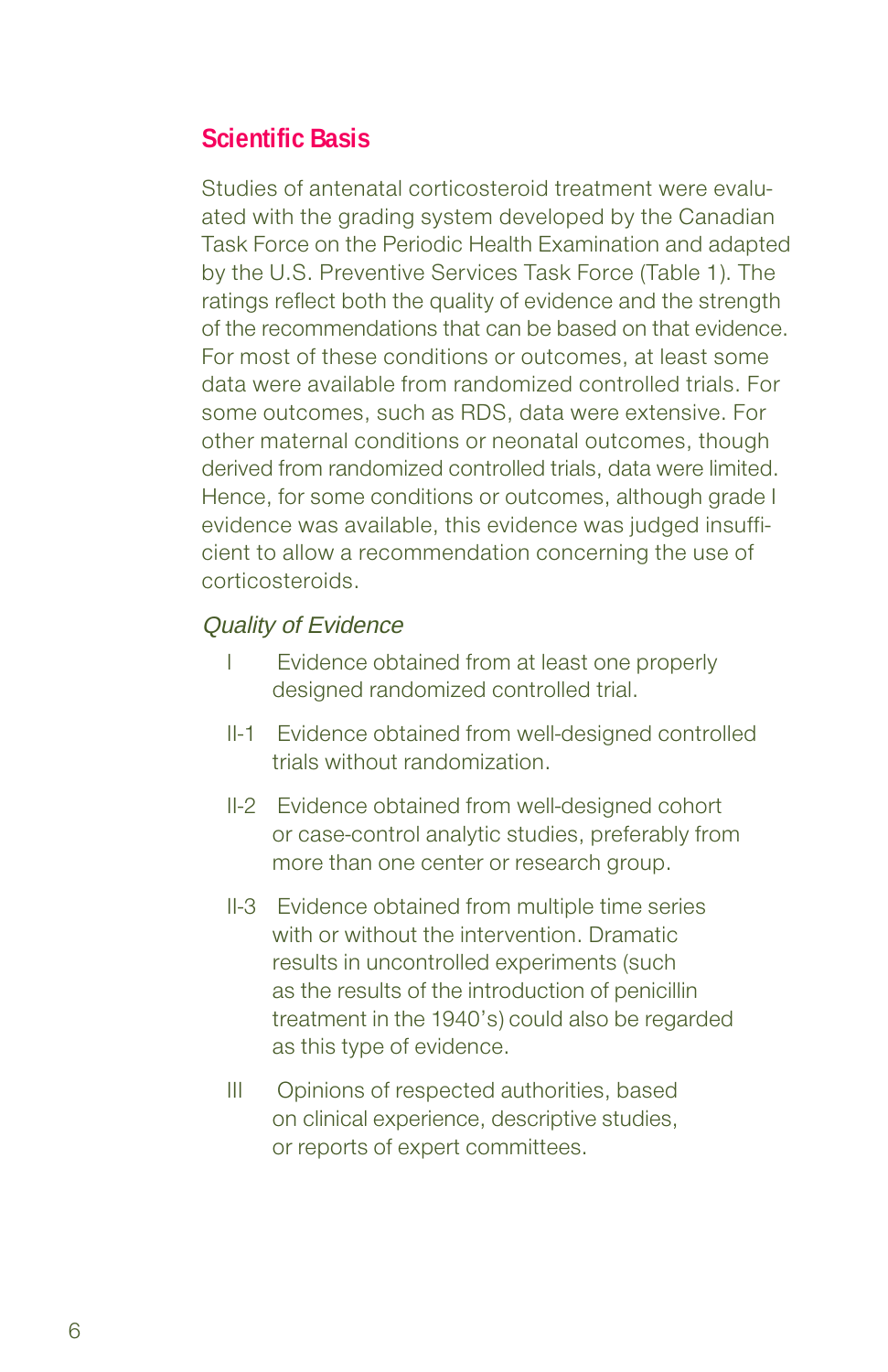### Strength of Recommendation Regarding Corticosteroid Administration

- A. There is good evidence to support use.
- B. There is fair evidence to support use.
- C. There is inadequate evidence to argue for or against use.
- D. There is fair evidence to avoid use.
- E. There is good evidence to avoid use.

### **Table 1. Evidence of efficacy of corticosteroids and strength of recommendation according to delivery interval, gestational age, status of membranes, and neonatal outcome**

|                                                                        | Quality of evidence<br>for benefit | Strength of<br>recommendation |
|------------------------------------------------------------------------|------------------------------------|-------------------------------|
| Interval from treatment to delivery                                    |                                    | R<br>A                        |
|                                                                        |                                    | C                             |
| Gestational age<br>Delivery age 24-28 weeks<br>Delivery at 29-34 weeks |                                    | A<br>A                        |
| Preterm premature rupture                                              |                                    | B                             |
| Neonatal outcomes<br>Respiratory distress syndrome                     |                                    | A<br>А                        |
| Intraventricular hemorrhage                                            |                                    | А                             |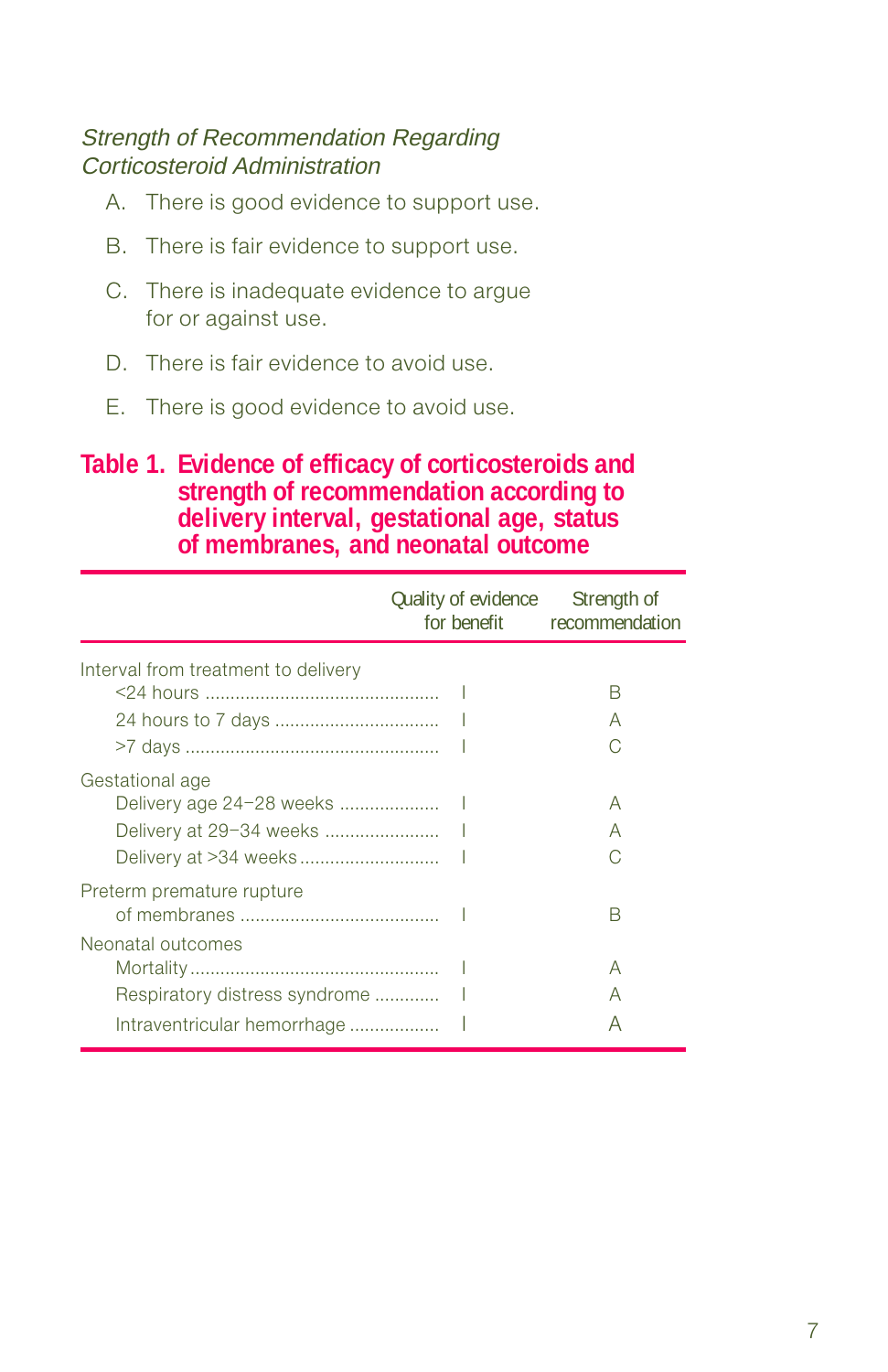# **What Are the Short-Term and Long-Term Benefits of Antenatal Corticosteroid Treatment?**

### **Short-Term Benefits for the Infant**

Antenatal corticosteroid therapy in the preterm fetus in many randomized controlled trials has reduced neonatal mortality and the incidence of RDS. A meta-analysis based on 15 such trials showed a reduction in the incidence of RDS with a typical odds ratio of 0.5 (95% CI =  $0.4-0.6$ )<sup>1</sup> and a reduction of neonatal mortality with a typical odds ratio of 0.6 (95% CI =  $0.5-0.8$ ). These data are not only statistically significant but also clinically compelling. In subgroup analysis, these benefits were confirmed regardless of the infant's gender or race.

One recent randomized controlled trial showed a significant reduction in IVH with antenatal corticosteroid treatment. Secondary outcome variables reported in the meta-analysis of randomized controlled trials also showed a significant reduction in the incidence of IVH with an odds ratio of  $0.5$  (95% CI =  $0.3-0.9$ ). This reduction in IVH is supported by the results of the observational database, information prospectively collected in five registries involving more than 30,000 low birthweight infants. Since IVH is an important contributor to mortality and serious long-term neurodevelopmental disability, this reduction is a major benefit.

Improved circulatory stability and reduced requirements for oxygen and ventilatory support were additional benefits identified in randomized controlled trials. Data are conflicting for NEC and PDA. The meta-analysis of the randomized

<sup>&</sup>lt;sup>1</sup> A meta-analysis uses quantitative methods to summarize results derived from a systematic review of randomized controlled trials. Results of meta-analyses are customarily reported in terms of odds ratios and 95 percent confidence intervals (CIs). Odds ratios of 1.0 indicate no effect; those below 1.0 imply protective effect; and those above 1.0 an increased risk. Ninety-five percent CIs that exclude 1.0 are considered significant at the  $p < 0.05$  level.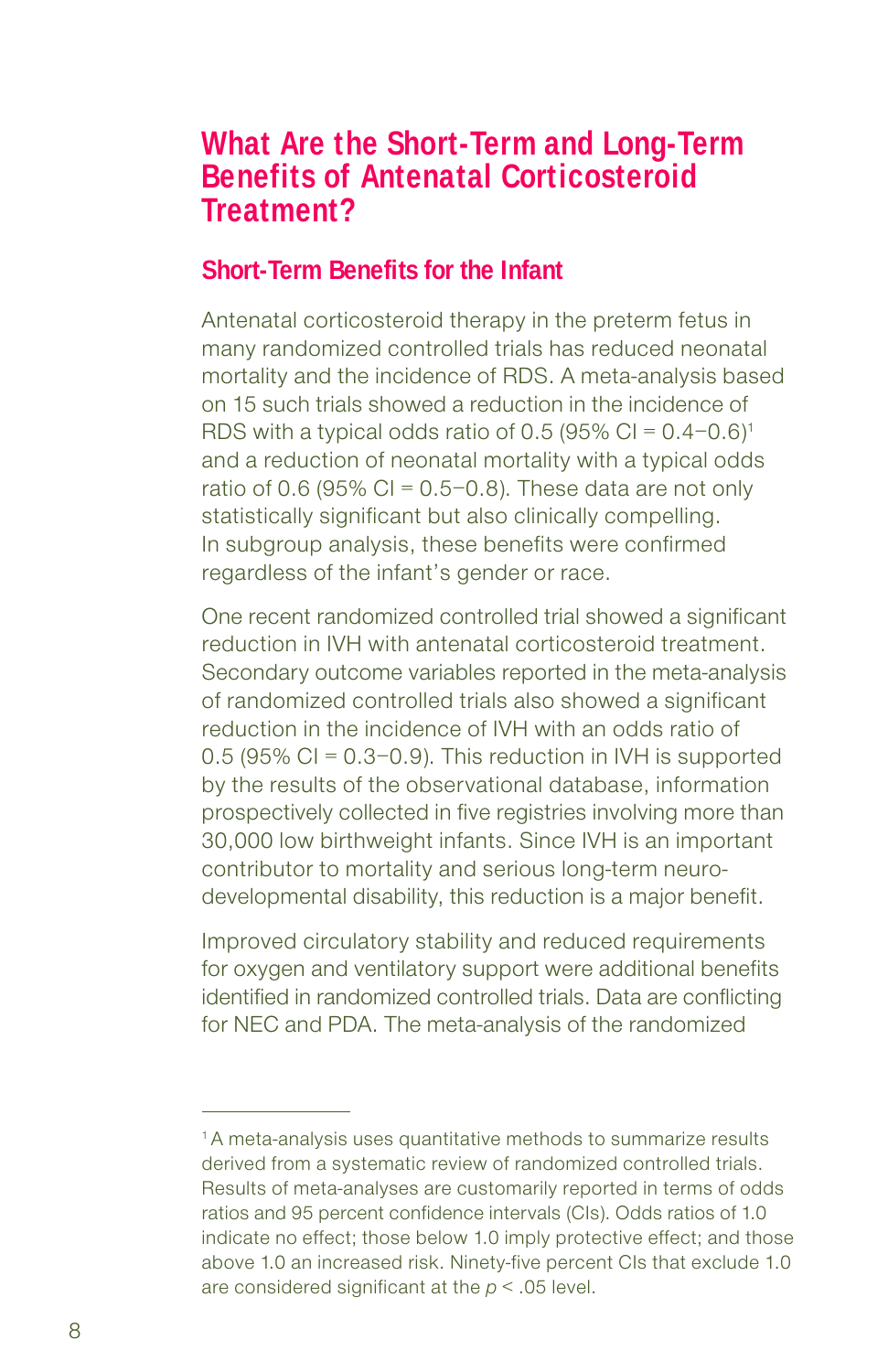controlled trials revealed a reduction of the incidence of NEC however; this finding was not corroborated by the observational database. Conversely, the incidence of PDA was not found to be reduced in the meta-analysis but was significantly reduced in the observational database.

# **Long-Term Benefits for the Infant**

Several studies have followed infants from the randomized trials for as long as 12 years. The increased survival of treated infants has not resulted in the appearance of adverse long-term effects.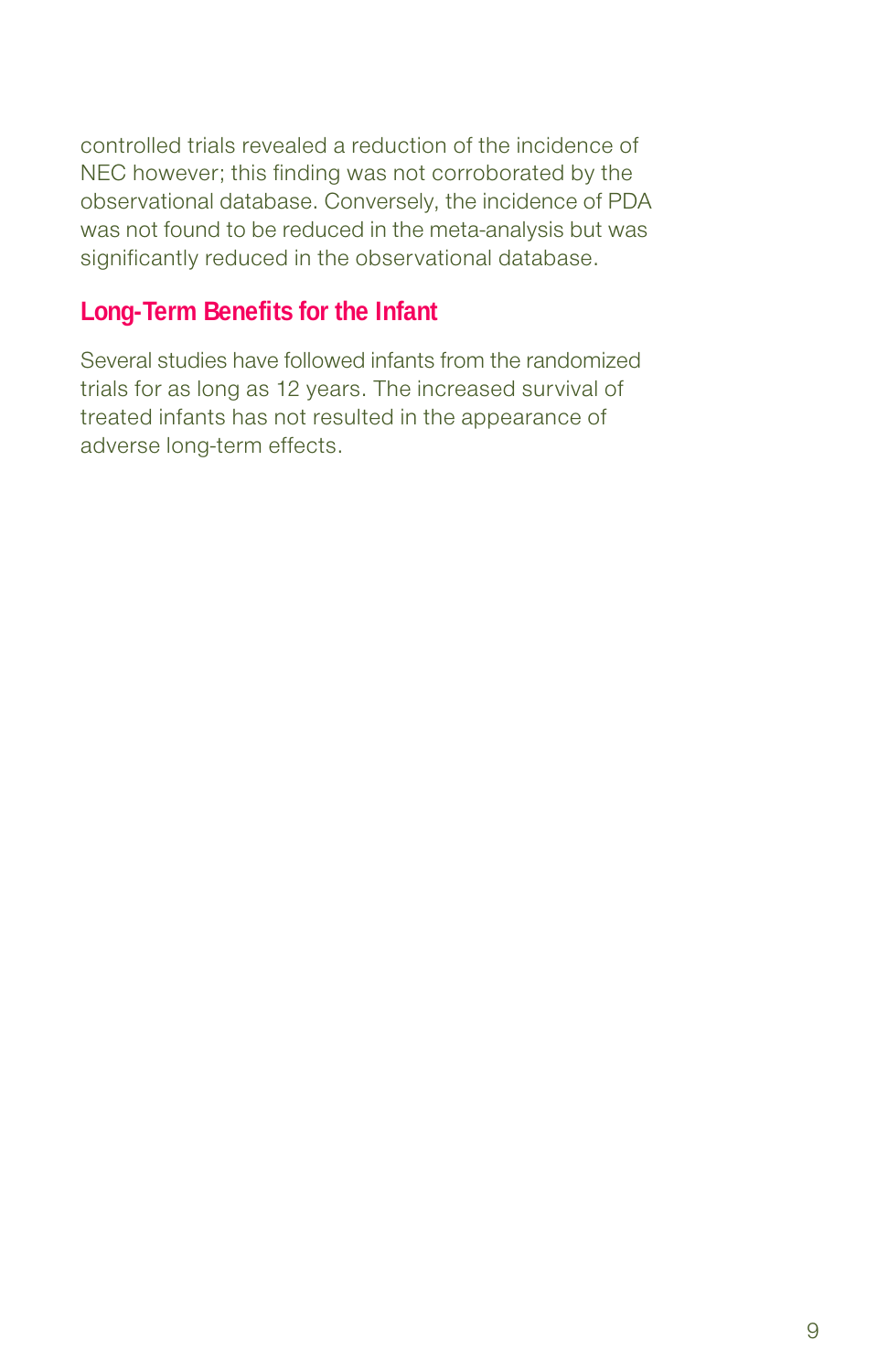# **What Are the Short-Term and Long-Term Adverse Effects for the Infant and Mother?**

### **Short-Term Adverse Effects for the Infant**

Short-term adverse effects of antenatal corticosteroid administration of greatest concern in the neonate include infection and adrenal suppression. The evidence presented to date shows no increase in infection in treated infants, no clinically important adrenal suppression, and rapid return of adrenal function when antenatal corticosteroids are discontinued.

Some animal studies have suggested that antenatal corticosteroid treatment might promote maladaptive responses to hypoxia. Other animal studies have shown that corticosteroids in doses similar to those used in humans antenatally provide protection against hypoxic– ischemic brain injury. More data are needed from human studies in this area of research.

## **Long-Term Adverse Effects for the Infant**

Studies initiated in the 1970's, which followed the development of children treated antenatally with corticosteroids up to the age of 12 years, showed no adverse outcomes in the areas of motor skills, language, cognition, memory, concentration, or scholastic achievement. The possibility of adverse, long-term neurodevelopmental outcomes has been suggested by studies of corticosteroid administration in animals. These studies were conducted using doses approximately 10 times the doses used in human clinical trials. There does not seem to be an increased risk in children of long-term neurodevelopmental impairment, as reflected in any greater prevalence of learning, behavioral, motor, or sensory disturbances. Long-term effects of antenatal corticosteroids on growth and the onset of puberty are not fully known.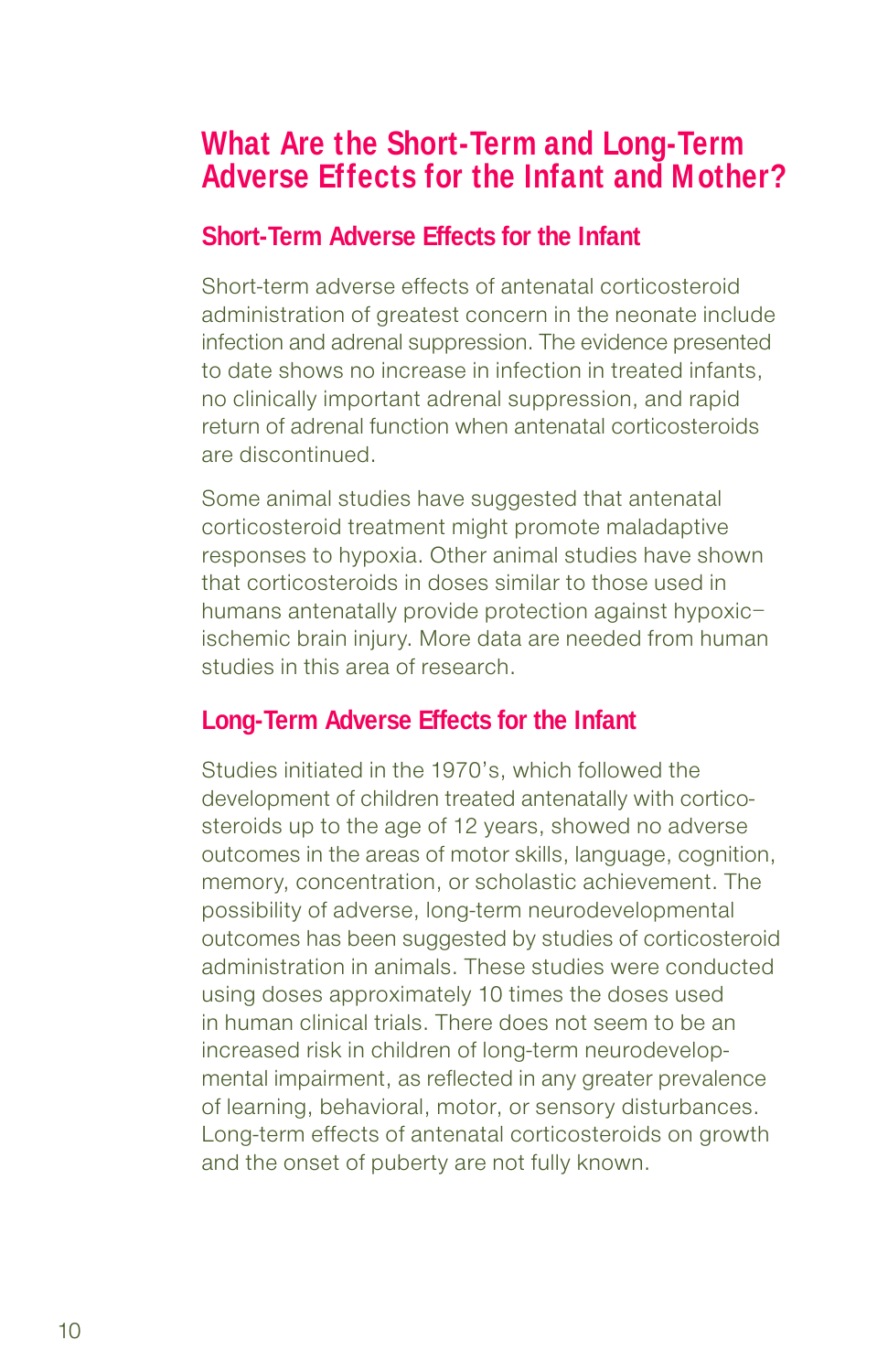# **Short-Term and Long-Term Adverse Maternal Effects**

Maternal pulmonary edema can occur when antenatal corticosteroids are used in combination with tocolytic agents. This complication is more commonly associated with maternal infection, fluid overload, and multiple gestation. Pulmonary edema has not been reported when antenatal corticosteroids are used alone.

The risk of maternal infection may be increased when corticosteroids are used in preterm premature rupture of membranes (PPROM); however, the degree of this effect, if any, is unclear. Furthermore, there is no evidence that antenatal corticosteroid treatment interferes with the ability to diagnose maternal infection. When corticosteroids are administered to pregnant diabetic women, diabetic control may become more difficult and insulin may have to be adjusted accordingly. Screening for gestational diabetes may similarly be affected. In serious maternal medical conditions that necessitate premature delivery, the delay necessary to demonstrate maximal corticosteroid effects for the fetus may worsen the maternal medical status. A subgroup analysis in the first randomized trial suggested that antenatal corticosteroid administration might predispose to fetal death in hypertensive women. Subsequent trials failed to demonstrate this effect. No long-term maternal adverse effects have been reported.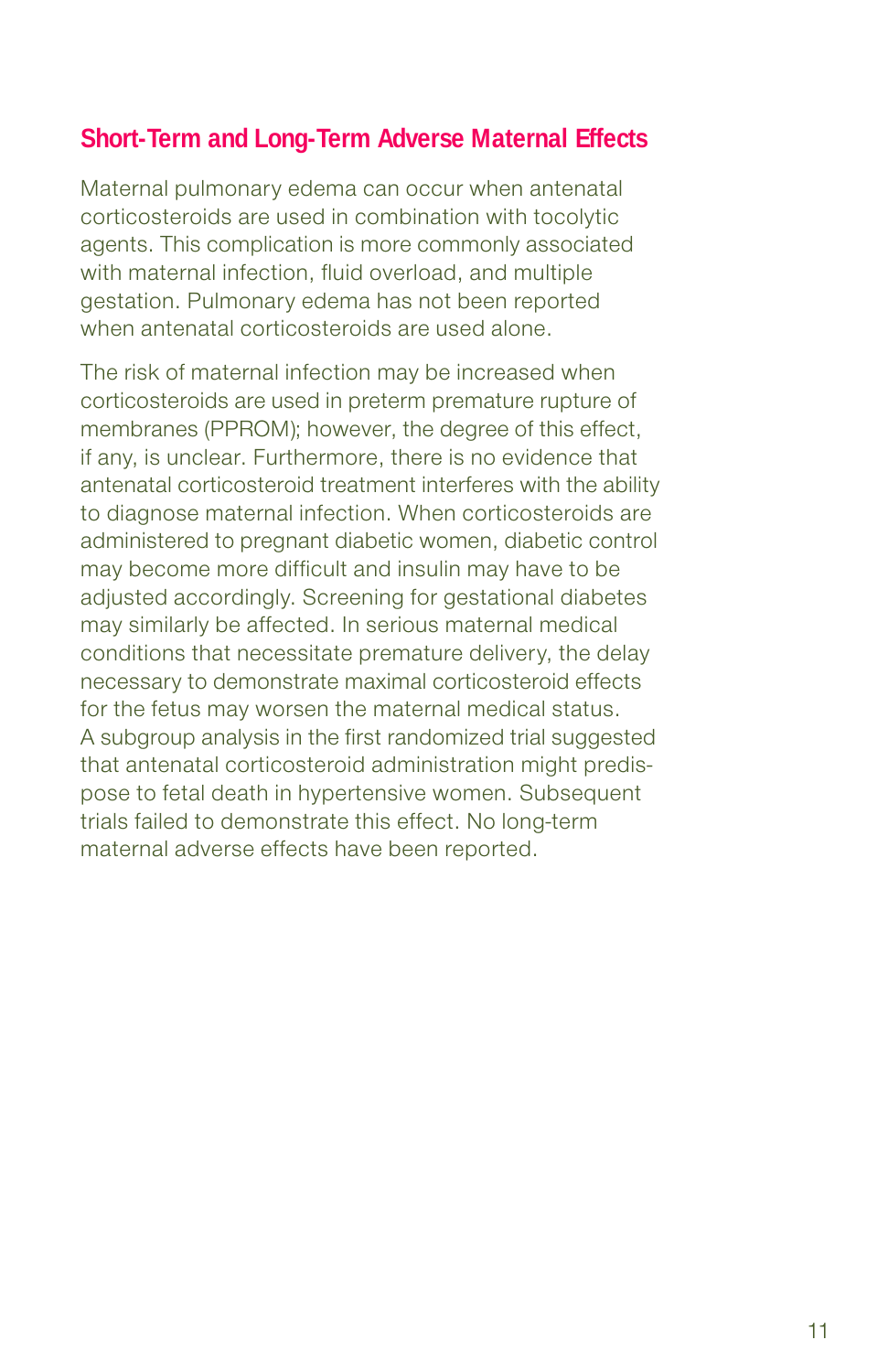# **What Is the Influence of the Type of Corticosteroid, Dosage, Timing and Circumstances of Administration, and Associated Therapy on Treatment Outcome?**

# **Type of Corticosteroid**

Dexamethasone and betamethasone are the preferred corticosteroids for antenatal therapy. These two compounds are identical in biological activity and readily cross the placenta in their biologically active forms. They are devoid of mineralocorticoid activity, relatively weak in immunosuppressive activity, and exert longer duration of action than cortisol and methylprednisolone. They also are the most extensively studied antenatal corticosteroids for accelerating fetal maturation.

# **Dose**

Treatment of two doses of 12 mg of betamethasone given intramuscularly 24 hours apart or four doses of 6 mg of dexamethasone given intramuscularly 12 hours apart has been shown to be effective. Although these regimens were arbitrarily selected, they have subsequently been shown to deliver concentrations to the fetus that are comparable to physiologic stress levels of cortisol occurring after birth in untreated premature infants who develop RDS.

These regimens result in an estimated 75 percent occupancy of available corticosteroid receptors, which should provide a near maximal induction of antenatal corticosteroid receptor-mediated response in fetal target tissues. Higher or more frequent doses do not increase the benefits of antenatal corticosteroid therapy and may increase the likelihood of adverse effects.

# **Timing**

Strong evidence exists for neonatal benefits from a complete course of antenatal corticosteroids starting at 24 hours and lasting up to 7 days after treatment.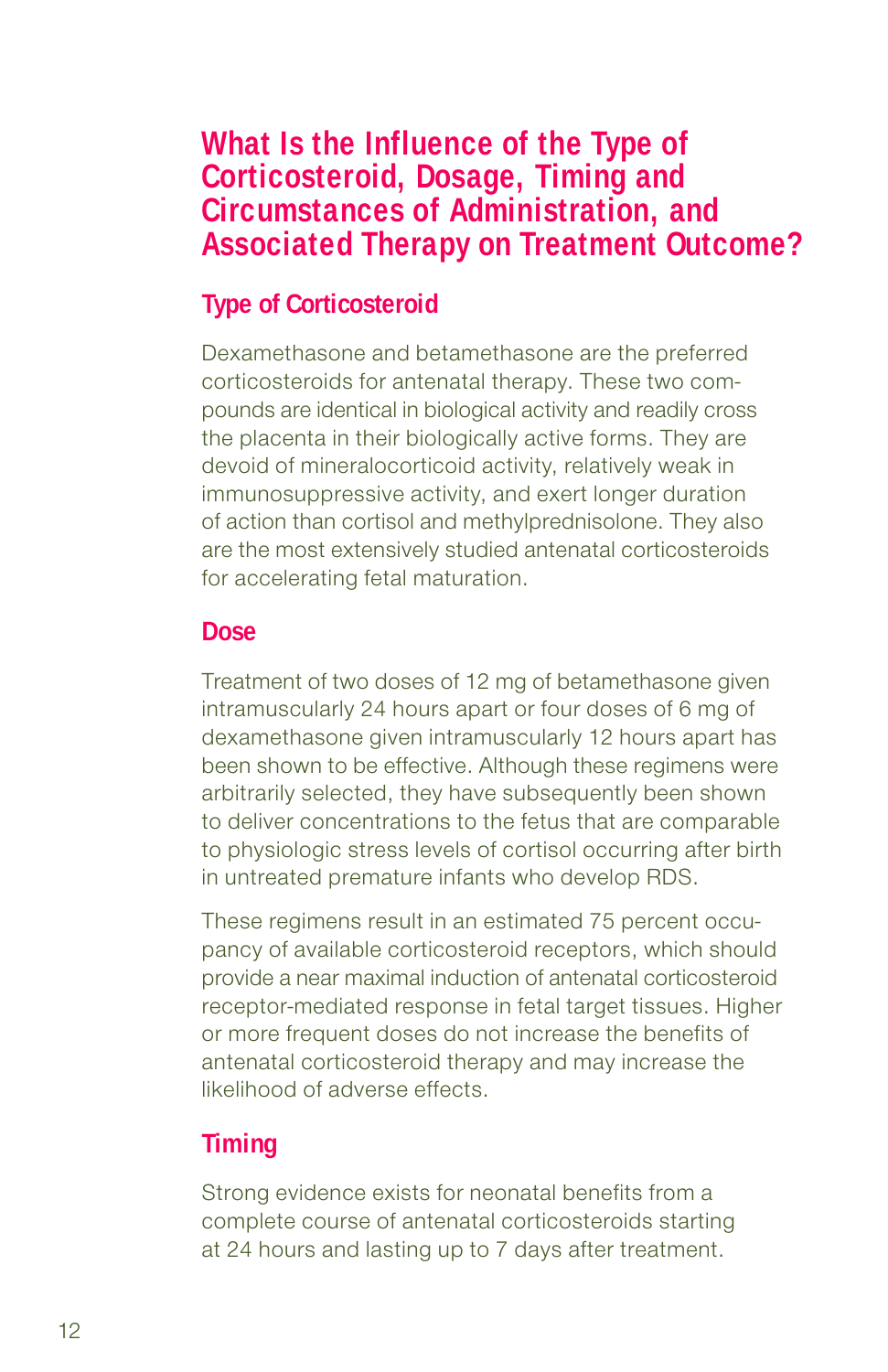Evidence suggests a reduction in mortality, RDS, and IVH, even with treatment initiated less than 24 hours prior to delivery. Both clinical and in vitro evidence suggest that the corticosteroid biological effects persist up to 7 days following initial treatment.

Data are inadequate to establish the clinical benefit beyond 7 days after antenatal corticosteroid therapy. The potential benefits or risks of repeated administration after 7 days are unknown. In vitro experiments in human fetal lung explants show that inducible biochemical effects have dissipated by 7 days, although structural changes persist.

# **Circumstances of Administration**

### Gestational Age

For infants born at 29–34 weeks' gestation, treatment with antenatal corticosteroids clearly reduces the incidence of RDS and overall mortality. Although antenatal corticosteroids do not clearly decrease the incidence of RDS in infants born at 24–28 weeks' gestation, they reduce its severity. More important, antenatal corticosteroids clearly reduce mortality and the incidence of IVH in this age group. All fetuses between 24 and 34 weeks' gestation threatened with premature delivery are candidates for treatment with antenatal corticosteroids.

In infants born beyond 34 weeks' gestation, the risk of neonatal mortality, RDS, and IVH is low. The evidence for significant improvement in outcomes in these infants with antenatal corticosteroid use is limited. Use of corticosteroids in mothers expected to deliver at greater than 34 weeks is, therefore, not recommended unless there is evidence of pulmonary immaturity.

### Race and Sex

There is no convincing evidence from any of the clinical trials that either gender or race of the fetus affects the response to therapy with antenatal corticosteroids.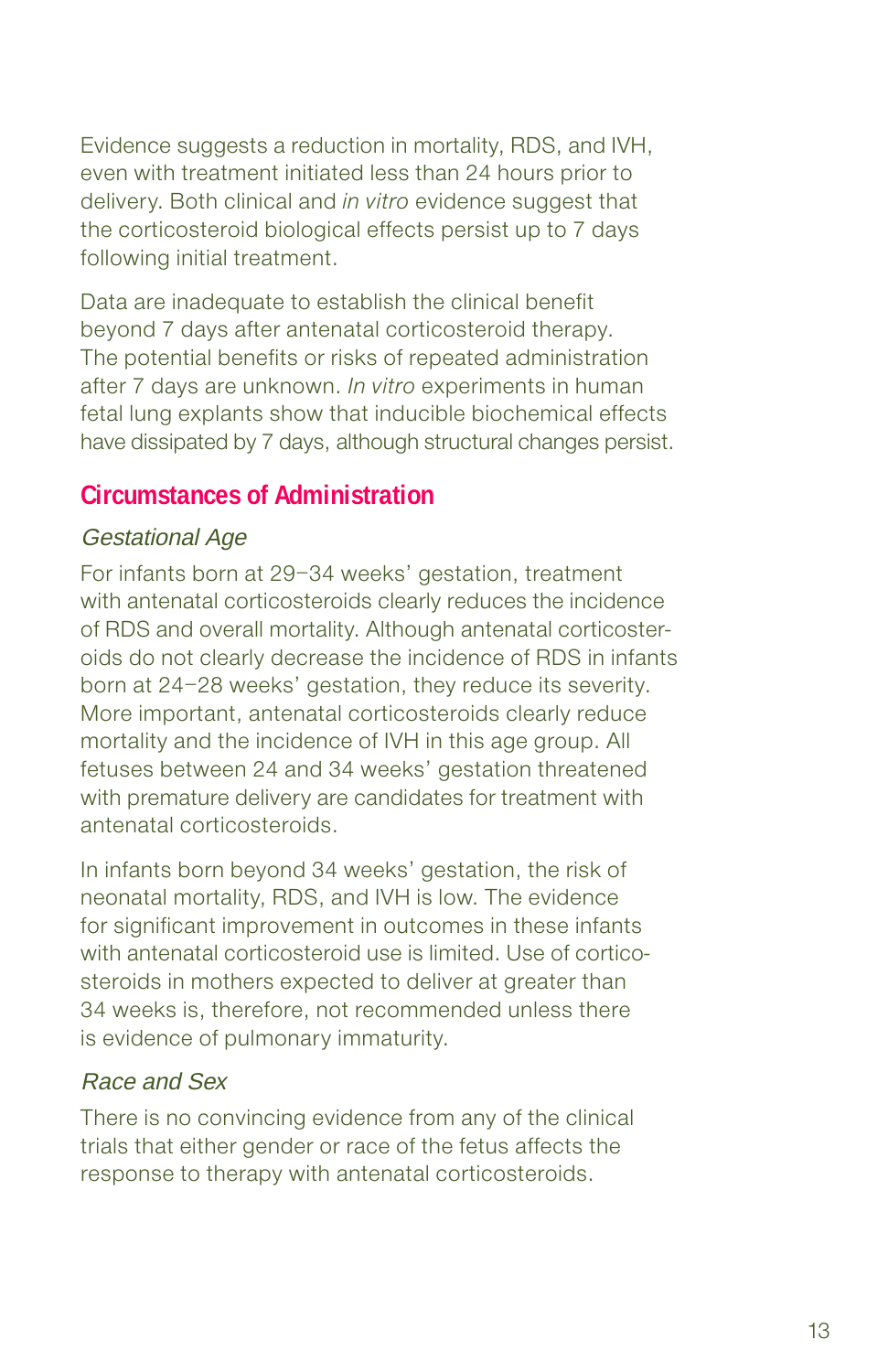### Preterm Premature Rupture of Membranes

The use of antenatal corticosteroids to reduce infant morbidity in the presence of PPROM remains controversial. Antenatal corticosteroids reduced the risk of RDS in PPROM in randomized controlled trials, although the magnitude of the reduction was not as great as when the membranes were intact. Strong evidence from observational studies suggests that, even in the presence of PPROM, the incidence of neonatal mortality and IVH is reduced when antenatal corticosteroids are used. Although the risk of neonatal infection associated with antenatal corticosteroid use in the face of PPROM may be increased, the magnitude of the increase is small. Because of the effectiveness of antenatal corticosteroids in reducing mortality and IVH in fetuses of less than 30–32 weeks' gestation, antenatal corticosteroid use is appropriate in the absence of chorioamnionitis.

### Other Conditions

Data are insufficient to assess the effectiveness of antenatal corticosteroid use in certain maternal high-risk conditions such as hypertension and diabetes. In the absence of evidence of adverse effects, it may be reasonable to treat these women as one would others with threatened premature delivery. Similarly, in the presence of high-risk fetal conditions, such as multiple gestation, intrauterine growth retardation, and hydrops, it is reasonable to treat these patients as one would others with threatened premature delivery.

### **Associated Therapies**

### Surfactant

Antenatal administration of corticosteroids acts additively with postnatal administration of surfactant to reduce mortality, RDS, and IVH. Furthermore, surfactant replacement appears to have little or no impact on the incidence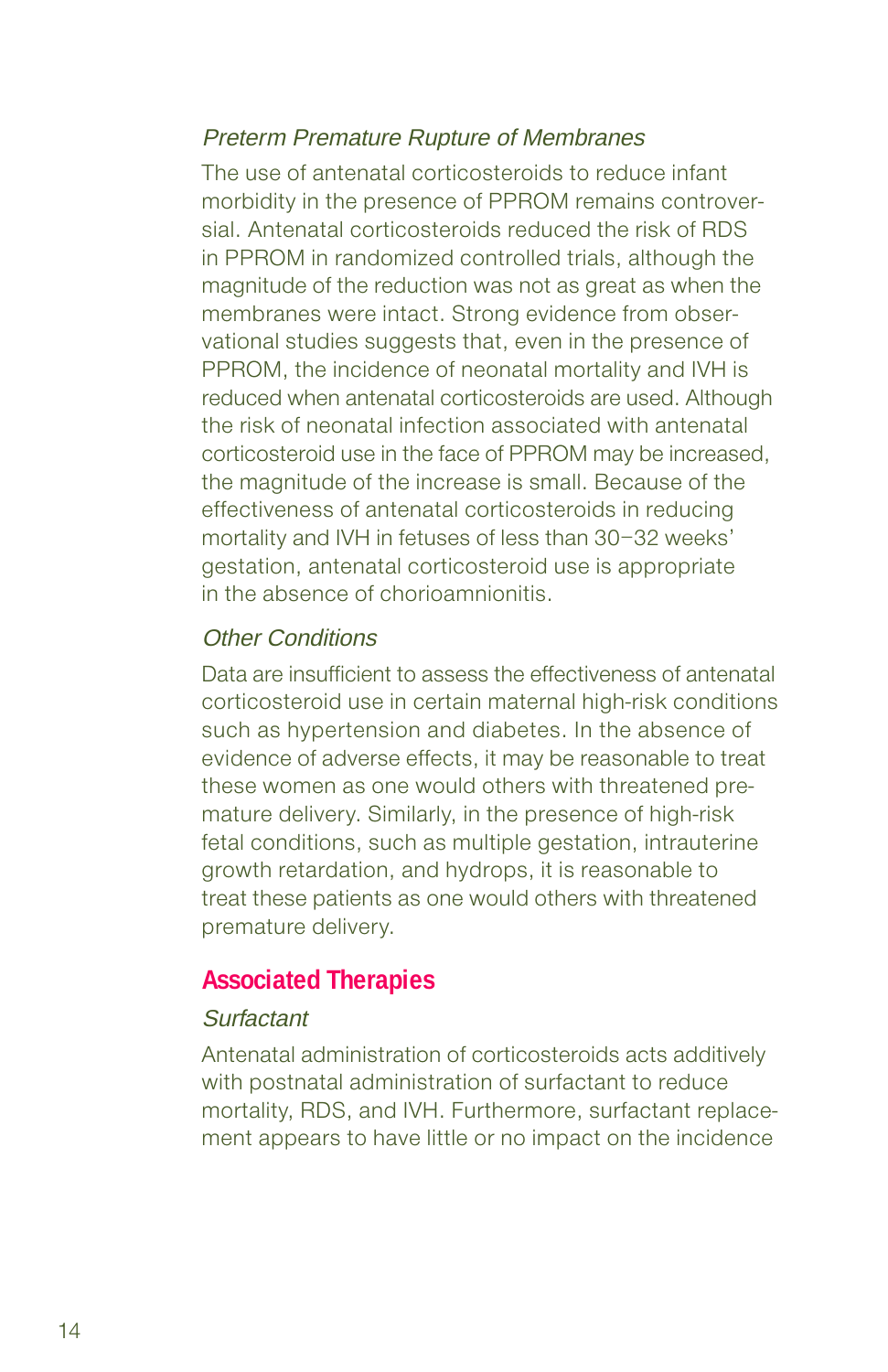of IVH or PDA. For these reasons the decision to use antenatal corticosteroids should not be altered by availability of surfactant replacement therapy.

### Thyrotropin-Releasing Hormone

Thyroid hormones accelerate fetal lung maturation in animal studies. However,  $\mathsf{T}_\mathsf{3}$  and  $\mathsf{T}_\mathsf{4}$  do not cross the placenta. This problem has been circumvented by maternal administration of thyrotropin-releasing hormone (TRH). The combination of TRH plus antenatal corticosteroids was more effective than corticosteroids alone in two randomized studies. Women who received both drugs had infants with fewer adverse outcomes, fewer days on the ventilator, and a lower incidence of BPD. The use of TRH to accelerate fetal pulmonary maturation currently is experimental, and randomized studies are in progress.

### Beta-Mimetic Tocolytics

Beta-mimetic agents such as ritodrine and terbutaline are frequently administered in an attempt to arrest preterm labor. Women receiving tocolytic therapy are candidates for antenatal corticosteroids to accelerate fetal maturation in the face of threatened premature delivery. Several studies have examined the outcomes of infants born prematurely to mothers who received both ritodrine and dexamethasone or betamethasone. Although there are flaws in the design of each of these studies, they all showed a significant decrease in incidence of RDS. In addition, one study demonstrated a decrease in ventilator dependency and incidence of PDA. There is evidence that beta-mimetic agents may be associated with increased risk of IVH. However, the use of antenatal corticosteroids may reduce this risk.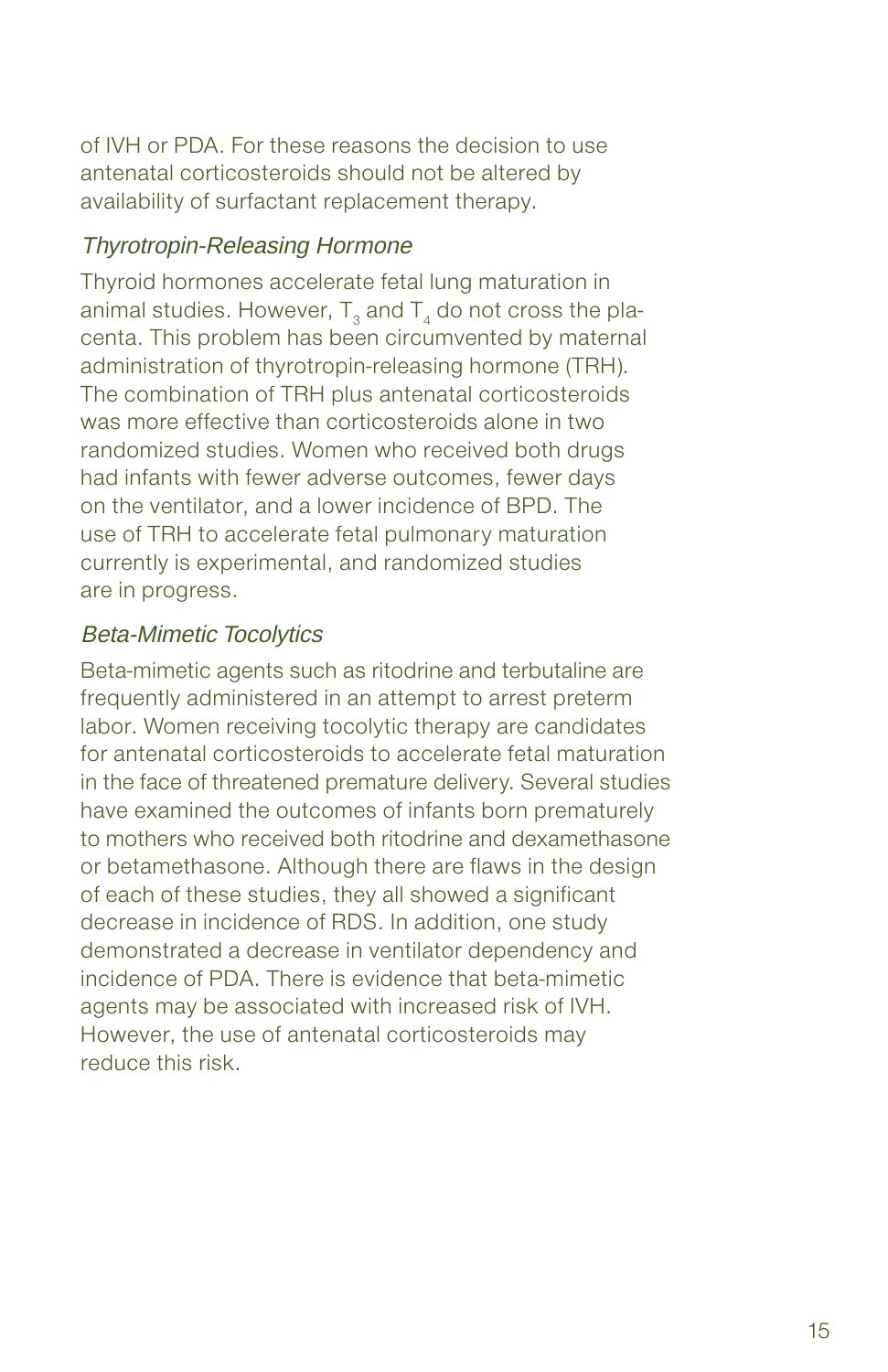# **What Are the Economic Consequences of This Treatment?**

Neonatal intensive care is expensive but is more costeffective in terms of years of life gained than many other accepted medical interventions. Because the costs of caring for infants with RDS are so high, interventions that may reduce its incidence, such as antenatal corticosteroids or prophylactic surfactant, have the potential of producing large cost savings, in addition to improving health.

The net economic consequences include the costs of initial treatment, changes in treatment made to allow the corticosteroids to work, the costs of any harmful side effects of treatment, the savings resulting from reduced length of stay and intensity of treatment, and the long-term costs of the burden of chronic diseases in surviving infants. Because the direct costs of corticosteroid treatment are so low and differential extra long-term burden has not been well quantified, net cost estimates were derived from the balance of costs of the health outcomes of initial treatment. Costs of infant care are relatively low for both uncomplicated preterm infants and early neonatal deaths. For any proposed clinical situation, costs are decreased to the extent that corticosteroids reduce illness in survivors and increased for infants that would have died quickly without them. Data on costs from randomized trials are scant, but length of stay was reduced by about one-third in corticosteroid-treated infants in the four trials for which these data were collected. To estimate costs or savings from increased use, data on efficacy from all corticosteroid trials can be applied to data on current costs of caring for infants with and without disease. The resulting calculated base-case cost savings were more than \$3,000 per treated neonate. Of the 4,100,000 babies born in the United States each year, 106,000 weigh less than 2,000 grams at birth. Currently, 15 percent of these babies are treated with corticosteroids. If this were increased to 60 percent, as observed in some hospitals, a conservative estimate of the annual savings in health care costs would be \$157 million from the initial hospitalization alone.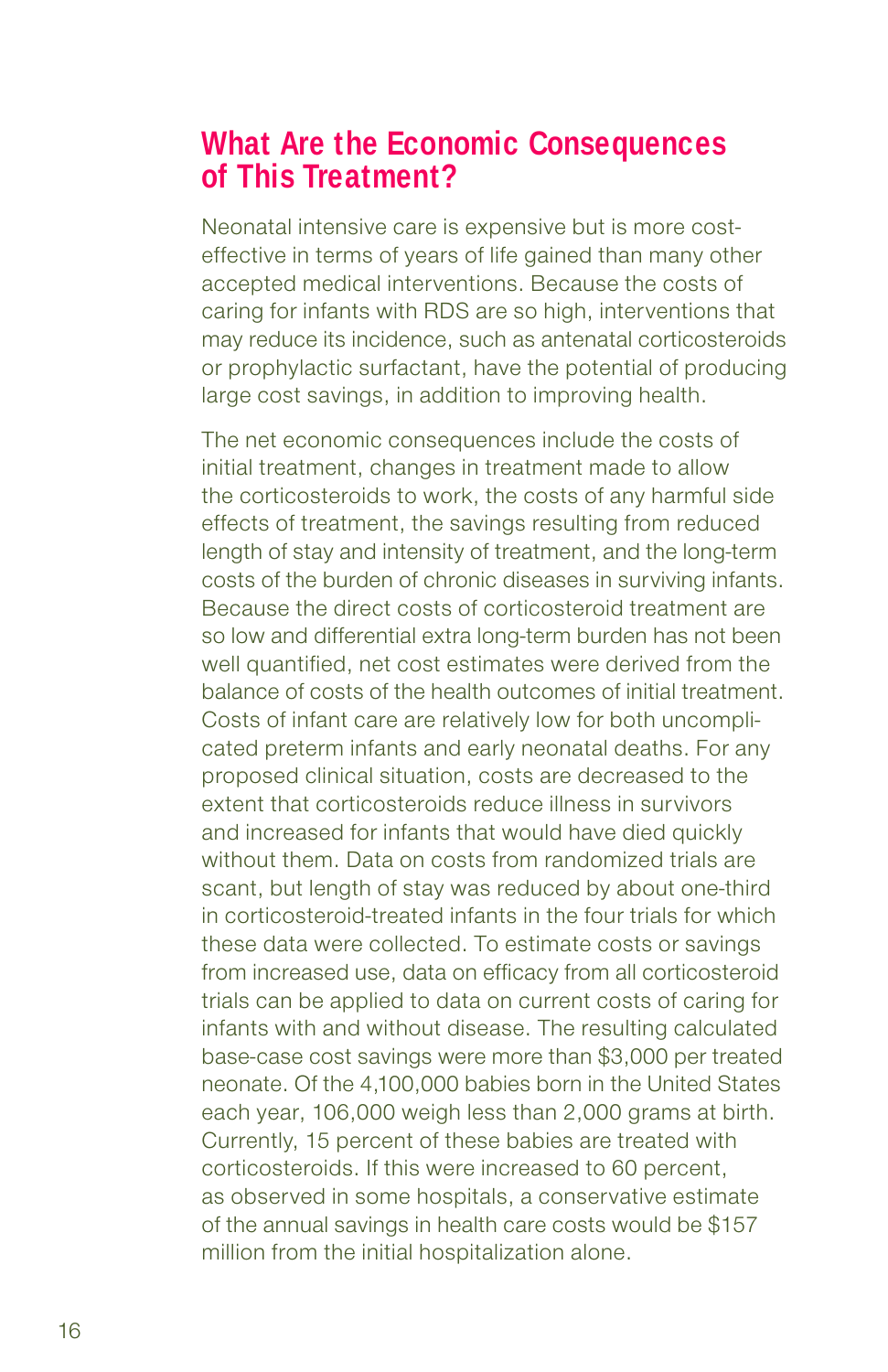# **What Are the Recommendations for Use of Antenatal Corticosteroids?**

- The benefits of antenatal administration of corticosteroids to fetuses at risk of preterm delivery vastly outweigh the potential risks. These benefits include not only a reduction in the risk of RDS but also a substantial reduction in mortality and IVH.
- • All fetuses between 24 and 34 weeks' gestation at risk of preterm delivery should be considered candidates for antenatal treatment with corticosteroids.
- • The decision to use antenatal corticosteroids should not be altered by fetal race or gender or by the availability of surfactant replacement therapy.
- Patients eligible for therapy with tocolytics should also be eligible for treatment with antenatal corticosteroids.
- Treatment consists of two doses of 12 mg of betamethasone given intramuscularly 24 hours apart or four doses of 6 mg of dexamethasone given intramuscularly 12 hours apart. Optimal benefit begins 24 hours after initiation of therapy and lasts 7 days.
- Because treatment with corticosteroids for less than 24 hours is still associated with significant reductions in neonatal mortality, RDS, and IVH, antenatal corticosteroids should be given unless immediate delivery is anticipated.
- In PPROM at less than 30-32 weeks' gestation in the absence of clinical chorioamnionitis, antenatal corticosteroid use is recommended because of the high risk of IVH at these early gestational ages.
- $\cdot$  In complicated pregnancies where delivery prior to 34 weeks' gestation is likely, antenatal corticosteroid use is recommended unless there is evidence that corticosteroids will have an adverse effect on the mother or delivery is imminent.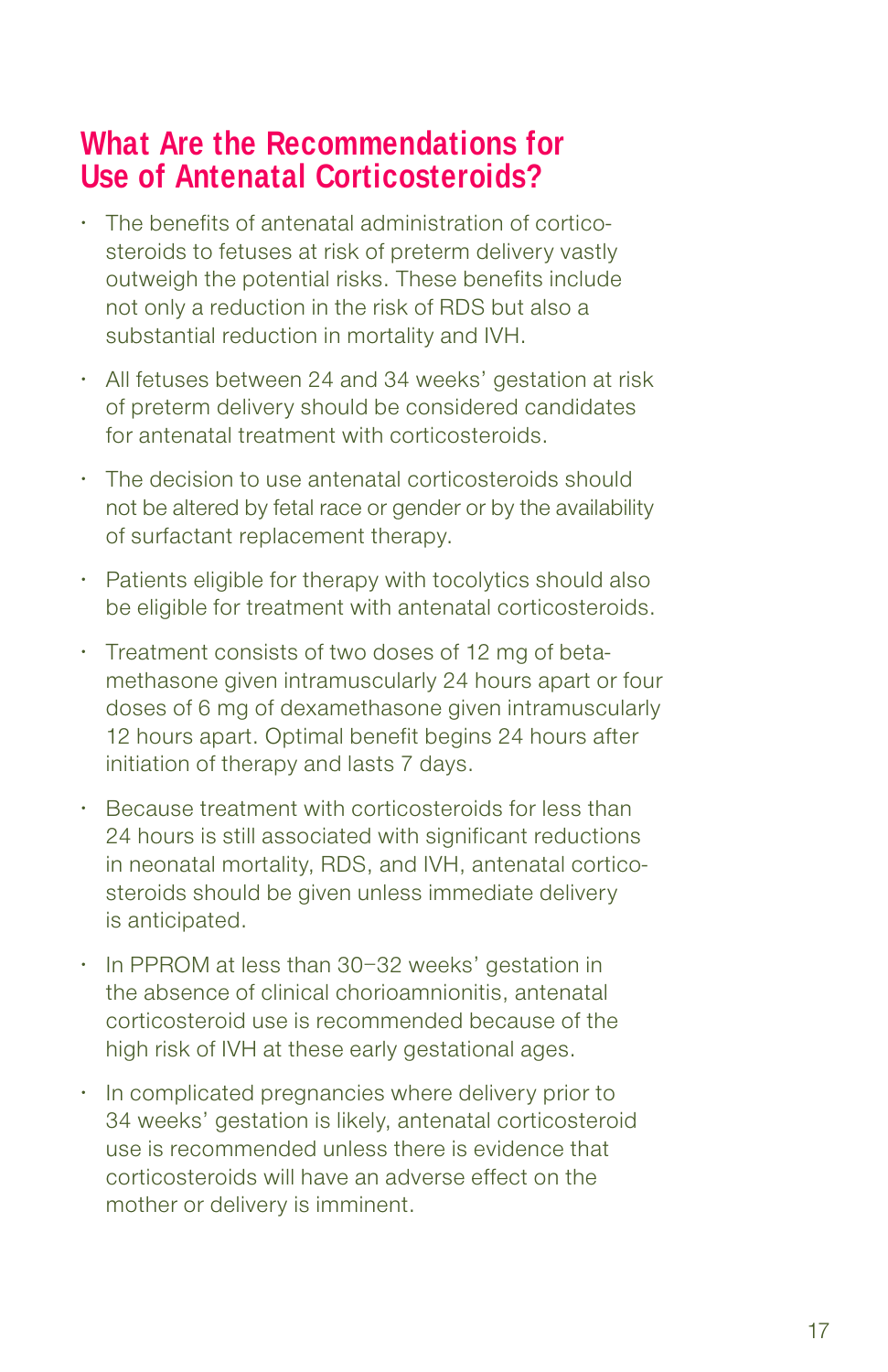# **What Research Is Needed to Guide Clinical Care?**

Areas of animal and human research that need to be addressed include the following:

- The short-term and long-term benefits and risks of repeating administration of antenatal corticosteroids 7 days after the initial course.
- Long-term effect of antenatal corticosteroids on cognitive, behavioral, psychological, and physical development of the neonate.
- • Effects of antenatal corticosteroids on organ maturation.
- Effects of antenatal corticosteroids on hypoxicischemic insults.
- Effects of antenatal corticosteroids on neonatal hemodynamic stability.
- Mechanism of antenatal corticosteroid induction of cell and organ maturation at the molecular level.
- The interaction of antenatal corticosteroids with other therapies administered during the perinatal period (e.g., the effect of corticosteroids and tocolytics on the incidence of IVH).
- Development of alternative therapies to antenatal corticosteroids for fetal maturation.
- • Systematic study of the diffusion of these scientifically based recommendations into clinical practice.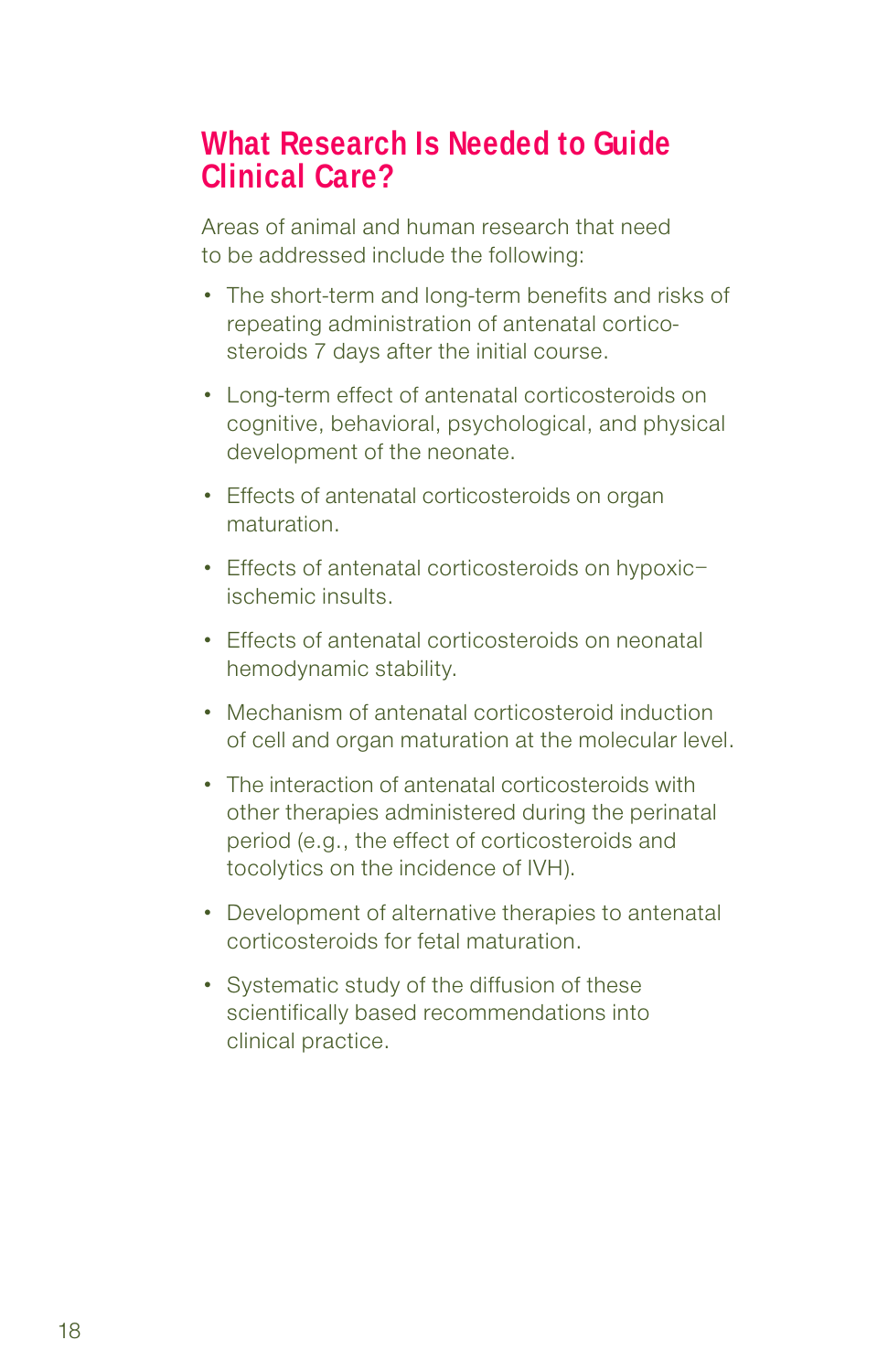# **Conclusion**

Antenatal corticosteroid therapy for fetal maturation reduces mortality, respiratory distress syndrome, and intraventricular hemorrhage in preterm infants. These benefits extend to a broad range of gestational ages (24–34 weeks) and are not limited by gender or race. Although the beneficial effects of corticosteroids are greatest more than 24 hours after beginning treatment, treatment less than 24 hours in duration also improves outcomes. The benefits of antenatal corticosteroids are additive to those derived from surfactant therapy.

In the presence of preterm premature rupture of the membranes, antenatal corticosteroid therapy reduces the frequency of respiratory distress syndrome, intraventricular hemorrhage, and neonatal death, although to a lesser extent than with intact membranes. Whether this therapy increases either neonatal or maternal infection is unclear. However, the risk of death from prematurity is greater than the risk from infection.

Data from trials with followup of children up to 12 years indicate that antenatal corticosteroid therapy does not adversely affect physical growth or psychomotor development.

Antenatal corticosteroid therapy is indicated for women at risk of premature delivery with few exceptions and will result in a substantial decrease in neonatal morbidity and mortality, as well as substantial savings in health care costs. The use of antenatal corticosteroids for fetal maturation is a rare example of a technology that yields substantial cost savings in addition to improving health.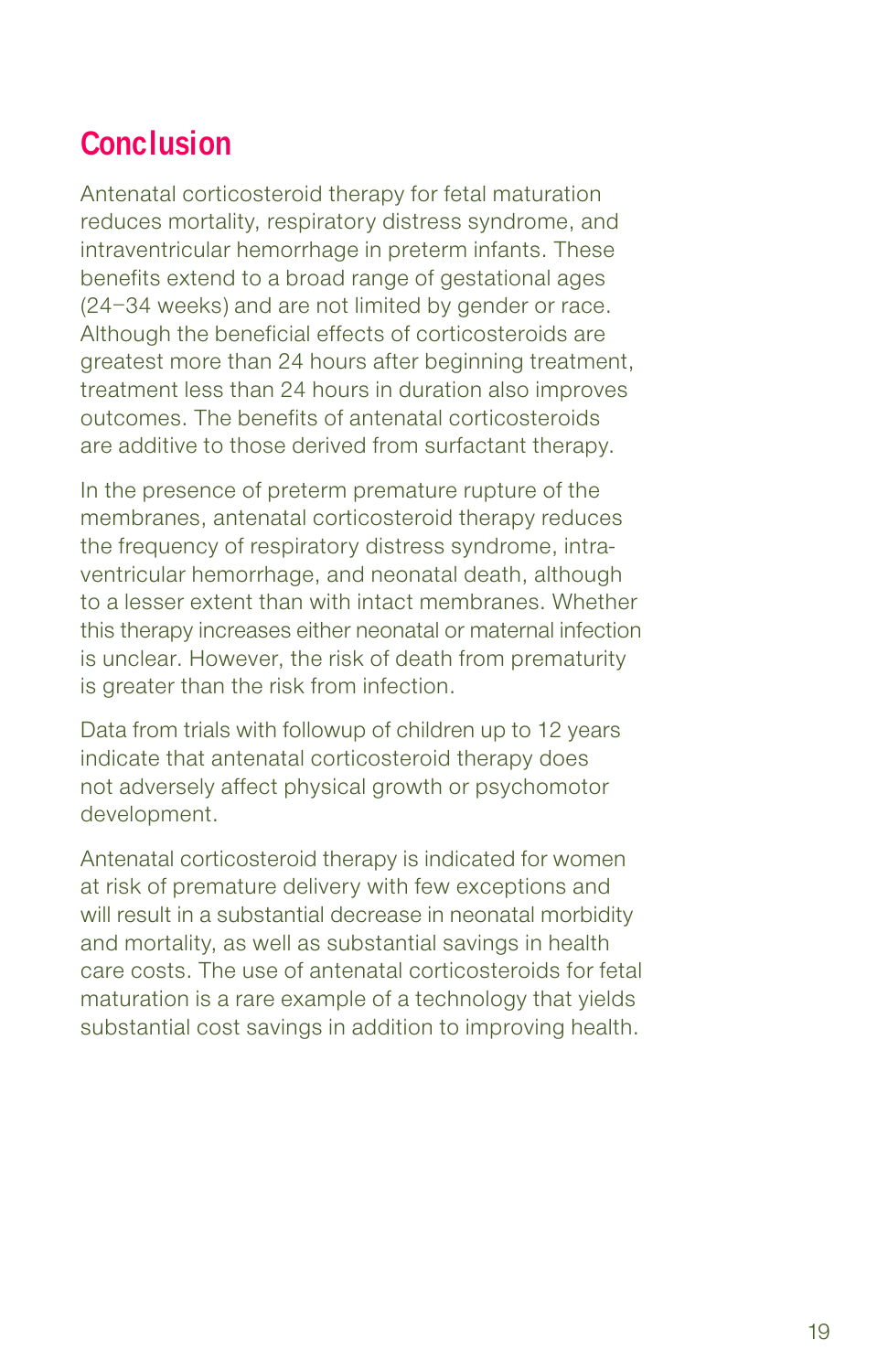# **Consensus Development Panel**

#### **Larry C. Gilstrap, M.D.**

Panel and Conference Chairperson Professor Department of Obstetrics and Gynecology University of Texas Southwestern Medical Center Dallas, Texas

#### **Robert Christensen, M.D.**

Professor and Chief Neonatology/Pediatrics University of Florida College of Medicine Gainesville, Florida

#### **William H. Clewell, M.D.**

Associate Director Department of Maternal– Fetal Medicine Phoenix Perinatal Associates Phoenix, Arizona

#### **Mary E. D'Alton, M.D.**

Chief of Obstetrics and Maternal Fetal Medicine Department of Obstetrics and Gynecology New England Medical Center– Tufts University Boston, Massachusetts

#### **Ezra C. Davidson, Jr., M.D.**

Professor and Chairman of Obstetrics and Gynecology Martin Luther King, Jr./ Charles R. Drew University Los Angeles, California

#### **Marilyn B. Escobedo, M.D.**

Professor of Pediatrics **Director** Division of Neonatology University of Texas Health Sciences Center San Antonio, Texas

#### **Dwenda K. Gjerdingen, M.D.**

Associate Professor Department of Family Practice and Community Health University of Minnesota Saint Paul, Minnesota

#### **Jan Goddard-Finegold, M.D.**

Associate Professor Department of Pediatrics and Pathology Division of Pediatric Neurology Baylor College of Medicine Houston, Texas

#### **Robert L. Goldenberg, M.D.**

Director of the Center for Obstetric Research Professor Department of Obstetrics and Gynecology University of Alabama School of Medicine Birmingham, Alabama

#### **David A. Grimes, M.D.**

Professor Department of Obstetrics and Gynecology University of California at San Francisco San Francisco General Hospital San Francisco, California

#### **Thomas N. Hansen, M.D.**

Professor Department of Pediatrics Baylor College of Medicine Houston, Texas

#### **Ralph E. Kauffman, M.D.**

Professor Department of Pediatrics and Pharmacology Wayne State University Children's Hospital of Michigan Detroit, Michigan

#### **Emmett B. Keeler, Ph.D.**

Senior Mathematician Department of Social Policy RAND Santa Monica, California

#### **William Oh, M.D.**

Professor and Chair Department of Pediatrics Brown University School of Medicine Women and Infants Hospital Providence, Rhode Island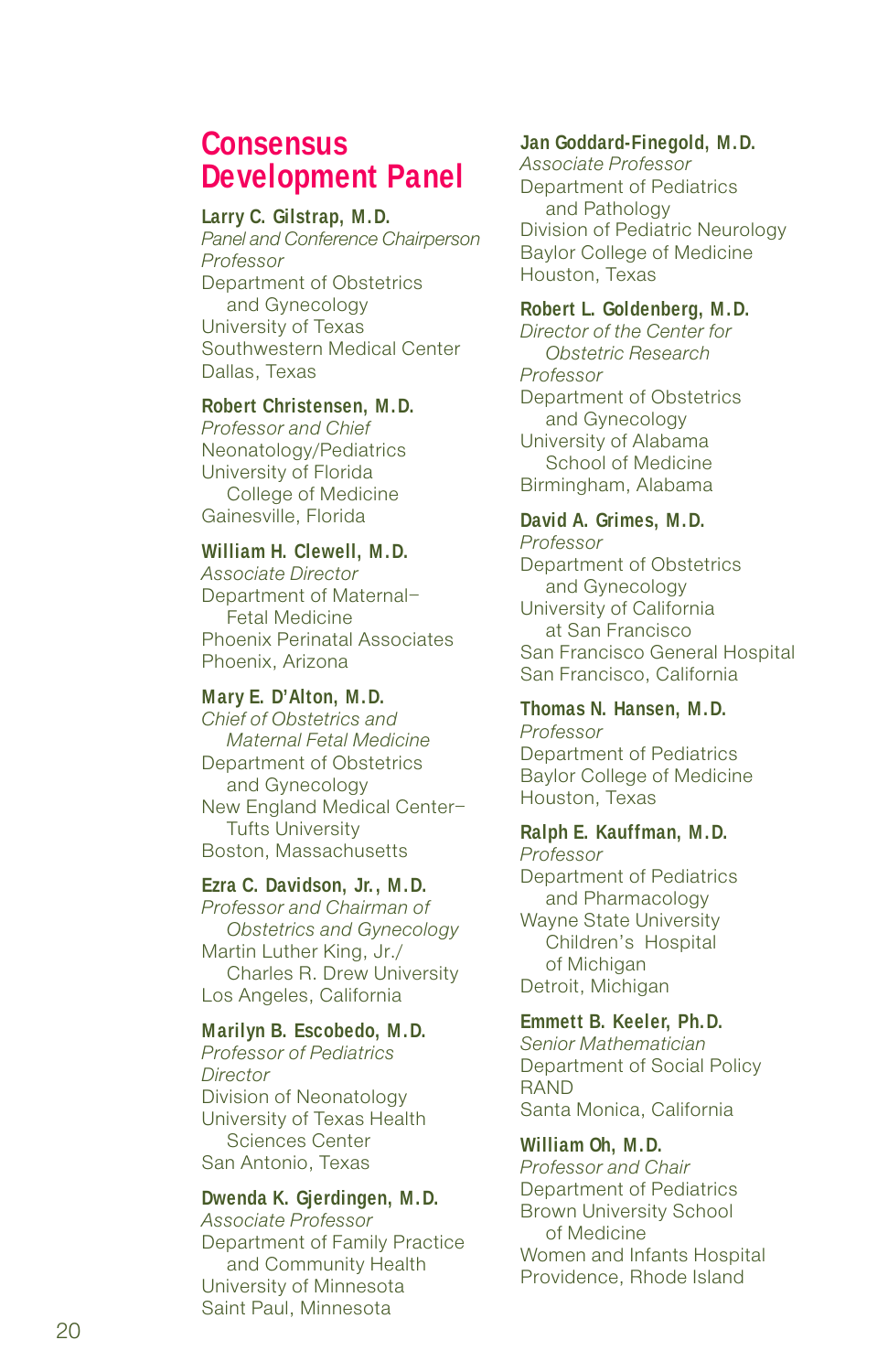#### **Elizabeth J. Susman, Ph.D., R.N.**

Professor Biobehavioral Health Program The Pennsylvania State **University** University Park, Pennsylvania

#### **Marlyn G. Vogel, Ed.D. Psychologist** School District of Hatboro Horsham Elkins Park, Pennsylvania

# **Speakers**

#### **Mary Ellen Avery, M.D.**

"Historic Overview of Antenatal Steroid Use" Thomas Morgan Rotch Professor of Pediatrics Department of Pediatrics Harvard Medical School Boston, Massachusetts

#### **Philip L. Ballard, M.D., Ph.D.**

"Hormone Levels Achieved With Steroid Treatment and Their Relationship to Normal Development" Professor of Pediatrics Director of Neonatal Research Division of Neonatology Department of Pediatrics University of Pennsylvania School of Medicine and Children's Hospital of Philadelphia Philadelphia, Pennsylvania

#### **Roberta A. Ballard, M.D.**

"Scientific Basis for Antenatal Steroid Use" Professor of Pediatrics, Obstetrics, and Gynecology **Chief** Division of Neonatology Department of Pediatrics University of Pennsylvania School of Medicine and Children's Hospital of **Philadelphia** Philadelphia, Pennsylvania

#### **Patricia Crowley, M.R.C.O.G., F.R.C.P.I.**

"Update of the Antenatal Steroid Meta-Analysis: Current Knowledge and Future Research Needs" Senior Lecturer Department of Obstetrics and Gynaecology Trinity College Dublin, Ireland

#### **Marilyn B. Escobedo, M.D.**

"Evidence for Adverse and Beneficial Effects of Antenatal Steroid Use for Fetal Maturation on Perinatal Outcome: Introduction and Definition of the Problem" Professor of Pediatrics Director, Division of Neonatology University of Texas Health Sciences Center San Antonio, Texas

#### **Thomas Garite, M.D.**

"The Use of Corticosteroids for Acceleration of Fetal Pulmonary Maturity in Special Clinical Situations" Professor and Chairman Department of Obstetrics and Gynecology University of California Orange, California

#### **Robert L. Goldenberg, M.D.**

"Use of Antenatal Steroids in Special Circumstances and Populations: Introduction and Definition of the Problem" Director of the Center for Obstetric Research Professor, Department of Obstetrics and Gynecology University of Alabama School of Medicine Birmingham, Alabama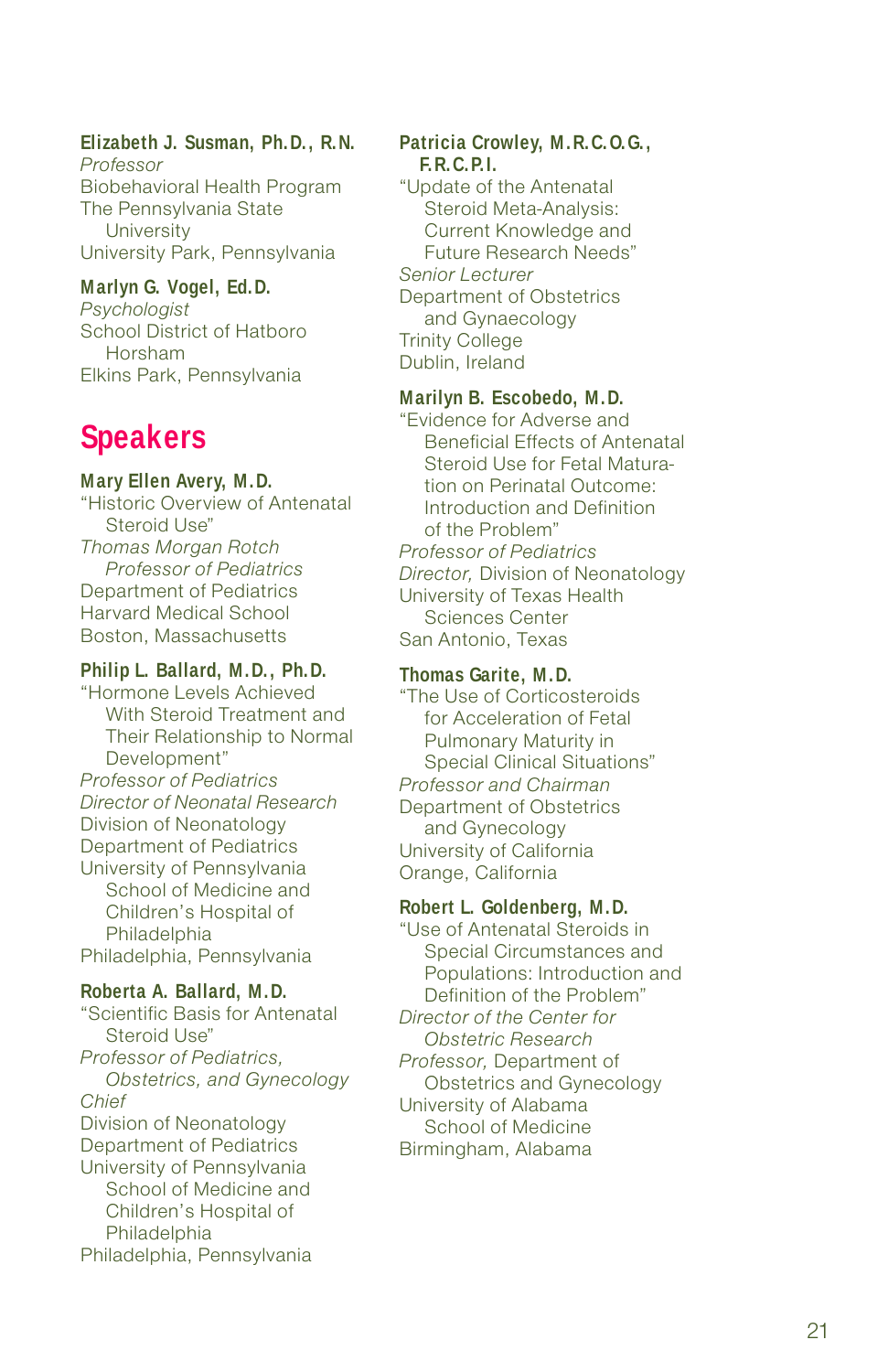#### **Gary D.V. Hankins, M.D.**

"Adverse Maternal Effects of Combination Steroid and Beta-Mimetic Treatment" Chairman Department of Obstetrics

and Gynecology Wilford Hall USAF Medical Center (PSO) San Antonio, Texas

#### **Alan H. Jobe, M.D., Ph.D.**

"Beneficial Interactions of Antenatal Corticosteroids and Postnatal Surfactant" Professor of Pediatrics– **Neonatology** Director, Walter P. Martin Research Center Harbor-UCLA Medical Center UCLA School of Medicine Torrance, California

#### **Ralph E. Kauffman, M.D.**

"Pharmacology of Corticosteroids" Professor Department of Pediatrics and Pharmacology Wayne State University, Children's Hospital of Michigan Detroit, Michigan

#### **Janna G. Koppe, M.D., Ph.D.**

"Cognitive, Developmental, and Psychological Effects of Antenatal Steroid Therapy" Professor of Neonatology University of Amsterdam Amsterdam, The Netherlands

#### **James E. Maher, M.D.**

"The Effect of Corticosteroid Therapy in the Very Premature Infant" Assistant Professor of Obstetrics and Gynecology Associate Director Obstetrics and Gynecology Residency Program University of Florida at Pensacola Pensacola, Florida

#### **Irwin R. Merkatz, M.D.**

"What Is the Evidence for the Effectiveness of Maternal Combination Therapy?" Professor and Chairman

Department of Obstetrics

and Gynecology Albert Einstein College of Medicine/Montefiore Medical Center Bronx, New York

#### **Seetha Shankaran, M.D.**

"Antenatal Steroids To Reduce the Risk of Severe Intracranial Hemorrhage in the Neonate" Director of Neonatal and Perinatal Medicine Children's Hospital of Michigan Detroit, Michigan

#### **Kit N. Simpson, Dr.P.H.**

"Cost Savings From the Use of Antenatal Steroids To Prevent Respiratory Distress Syndrome and Related Conditions in Premature Infants" Assistant Professor Department of Health Policy and Administration University of North Carolina School of Public Health Chapel Hill, North Carolina

#### **John C. Sinclair, M.D.**

"Discussion of Crowley's Meta-Analysis of Randomized Controlled Trials of Antenatal Corticosteroids for Prevention of Respiratory Distress Syndrome"

#### Professor

Department of Pediatrics and Clinical Epidemiology and Biostatistics

McMaster University Medical **Center** 

Hamilton, Ontario, Canada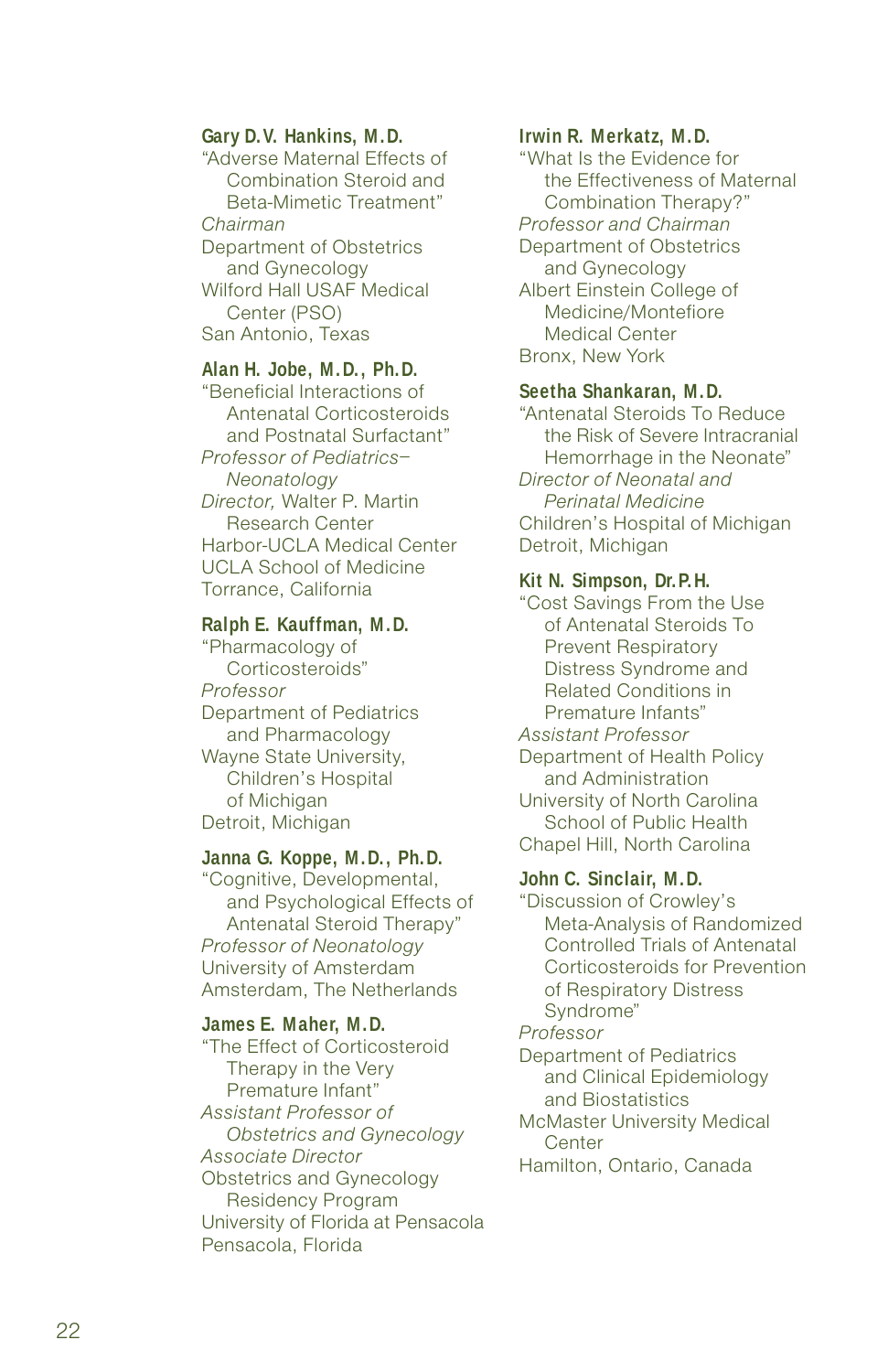#### **Theodore A. Slotkin, Ph.D.**

"Adverse Effects of Antenatal Steroids on Nervous System Development: Animal Models" Professor

Department of Pharmacology Duke University Medical Center Durham, North Carolina

#### **H. William Taeusch, Jr., M.D.**

"Infectious Risks for the Newborn Infant After Maternal Antepartum Glucocorticoid Treatment" Chief **Pediatrics** San Francisco General Hospital Professor and Vice-Chair Department of Pediatrics University of California at San Francisco San Francisco, California

#### **Linda L. Wright, M.D.**

"Evidence From Multicenter Networks on the Current Use and Effectiveness of Antenatal Corticosteroids in Very Low Birthweight Infants"

Special Assistant to the Director Center for Research for Mothers and Children

National Institute of Child Health and Human Development

National Institutes of Health Bethesda, Maryland

# **Planning Committee**

#### **Duane Alexander, M.D.**

Planning Committee Chairperson **Director** National Institute of Child Health and Human Development National Institutes of Health

Bethesda, Maryland

#### **Roberta A. Ballard, M.D.**

Professor of Pediatrics, Obstetrics, and Gynecology **Chief** Division of Neonatology Department of Pediatrics University of Pennsylvania School of Medicine and Children's Hospital of **Philadelphia** Philadelphia, Pennsylvania

#### **Mary Anne Berberich, Ph.D.**

Health Sciences Administrator Cell and Developmental Biology Branch Division of Lung Diseases National Heart, Lung, and Blood Institute National Institutes of Health Bethesda, Maryland

#### **Michael Bracken, Ph.D.**

Professor and Vice Chairman Department of Epidemiology and Public Health Yale University New Haven, Connecticut

#### **Leslie Cooper, Ph.D.**

Nurse Epidemiologist Division of Extramural Programs National Institute of Nursing Research National Institutes of Health Bethesda, Maryland

#### **Larry Culpepper, M.D., M.P.H.**

Research Director Department of Family Medicine Brown University Memorial Hospital of Rhode Island Pawtucket, Rhode Island

#### **Jerry M. Elliott**

Program Analyst Office of Medical Applications of Research National Institutes of Health Bethesda, Maryland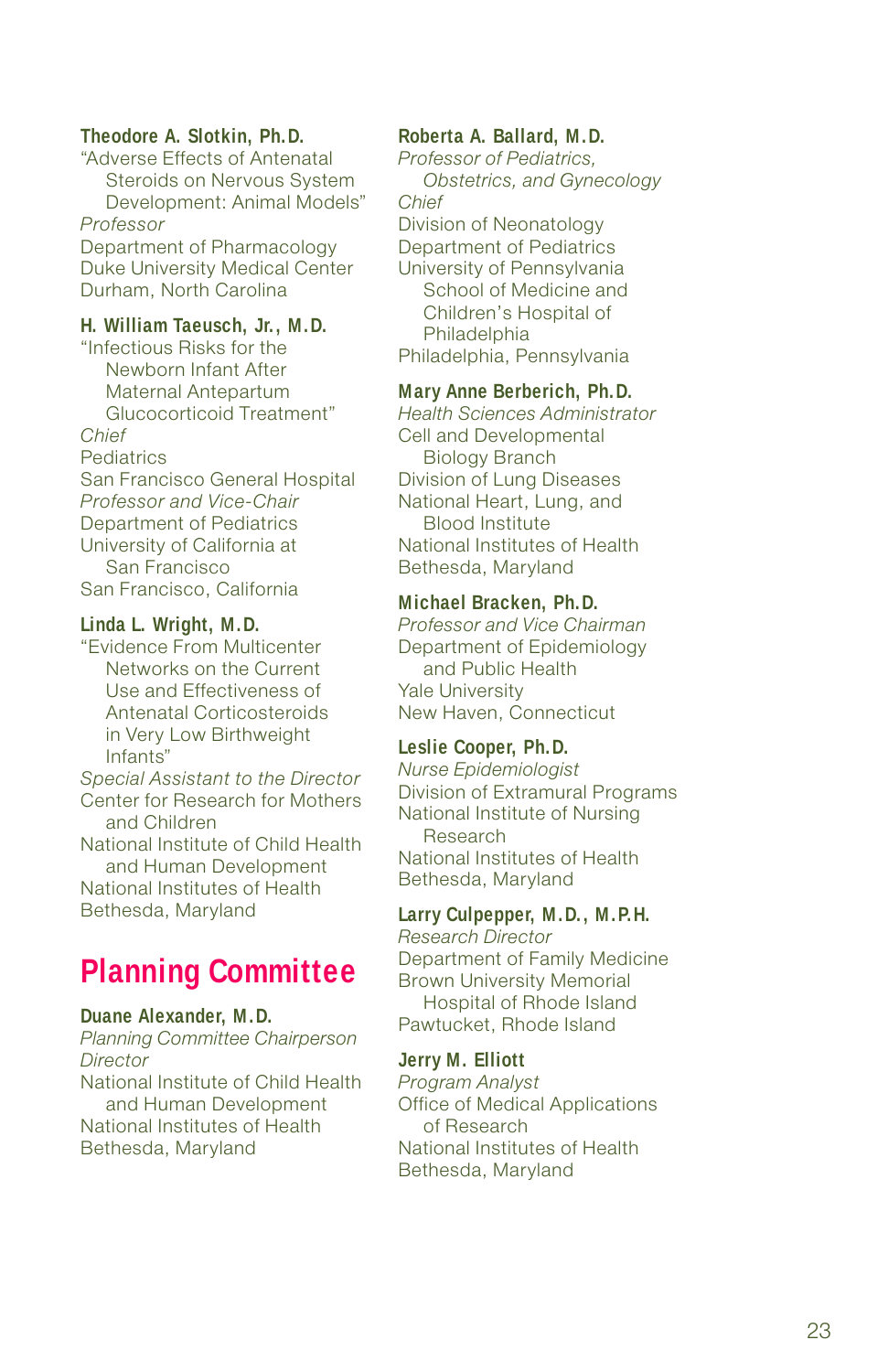#### **John H. Ferguson, M.D.**

**Director** Office of Medical Applications of Research National Institutes of Health Bethesda, Maryland

#### **Frederic Frigoletto, M.D.**  Chief

Vincent Memorial Obstetrics Division Massachusetts General Hospital Boston, Massachusetts

### **Dorothy Berlin Gail, Ph.D.**

Chief Cell and Developmental Biology Branch Division of Lung Diseases National Heart, Lung, and Blood Institute National Institutes of Health Bethesda, Maryland

#### **Larry C. Gilstrap, M.D.**

Professor Department of Obstetrics and Gynecology University of Texas Southwestern Medical Center Dallas, Texas

#### **William H. Hall**

Director of Communications Office of Medical Applications of Research National Institutes of Health Bethesda, Maryland

#### **Alan H. Jobe, M.D., Ph.D.**

Professor of Pediatrics– Neonatology **Director** Walter P. Martin Research Center Harbor–UCLA Medical Center UCLA School of Medicine Torrance, California

#### **M. Douglas Jones, Jr., M.D.**  Chairman

Department of Pediatrics University of Colorado School of Medicine Pediatrician-in-Chief The Children's Hospital Denver, Colorado

#### **Barbara Medoff-Cooper, Ph.D.**

Associate Professor University of Pennsylvania School of Nursing Philadelphia, Pennsylvania

#### **Gerald B. Merenstein, M.D.**

Professor Department of Pediatrics University of Colorado School of Medicine/ The Children's Hospital Denver, Colorado

#### **Judith M. Whalen, M.P.A.**

Chief Office of Science Policy and Analysis National Institute of Child Health and Human Development National Institutes of Health Bethesda, Maryland

#### **Linda L. Wright, M.D.**

Special Assistant to the Director Center for Research for Mothers and Children National Institute of Child Health and Human Development National Institutes of Health Bethesda, Maryland

# **Conference Sponsors**

#### **National Institute of Child Health and Human Development**

Duane F. Alexander, M.D. **Director** 

#### **Office of Medical Applications of Research**

John H. Ferguson, M.D. **Director** 

#### **National Heart, Lung, and Blood Institute**

Claude Lenfant, M.D. **Director** 

#### **National Institute of Nursing Research**

Ada Sue Hinshaw, Ph.D., R.N. **Director**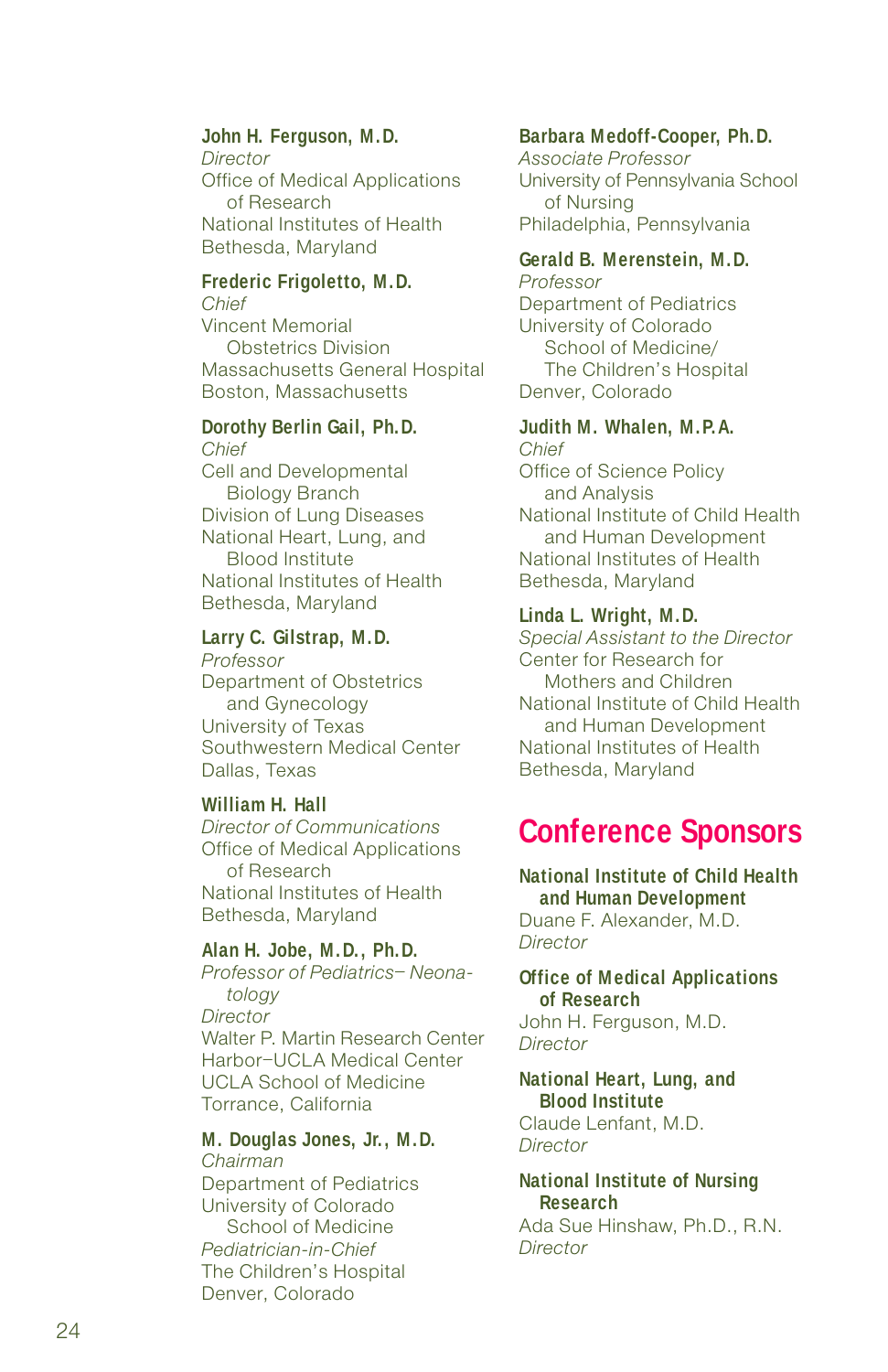# **Statement Availability**

Preparation and distribution of this statement is the responsibility of the Office of Medical Applications of Research of the National Institutes of Health. Free copies of this statement as well as all other available NIH Consensus Statements and NIH Technology Assessment Statements may be obtained from the following resources:

NIH Consensus Program Information Service P.O. Box 2577 Kensington, MD 20891 Telephone 1-800-NIH-OMAR (644-6627) Fax (301) 816-2494 BBS (301) 816-9840

NIH Office of Medical Applications of Research Federal Building, Room 618 7550 Wisconsin Avenue MSC 9120 Bethesda, MD 20892-9120

Full text versions of all these statements are also available online to users of the Internet through the following services:

Gopher gopher://gopher.nih.gov/Health and Clinical Information

World Wide Web http://text.nlm.nih.gov

ftp ftp://public.nlm.nih.gov/hstat/nihcdcs